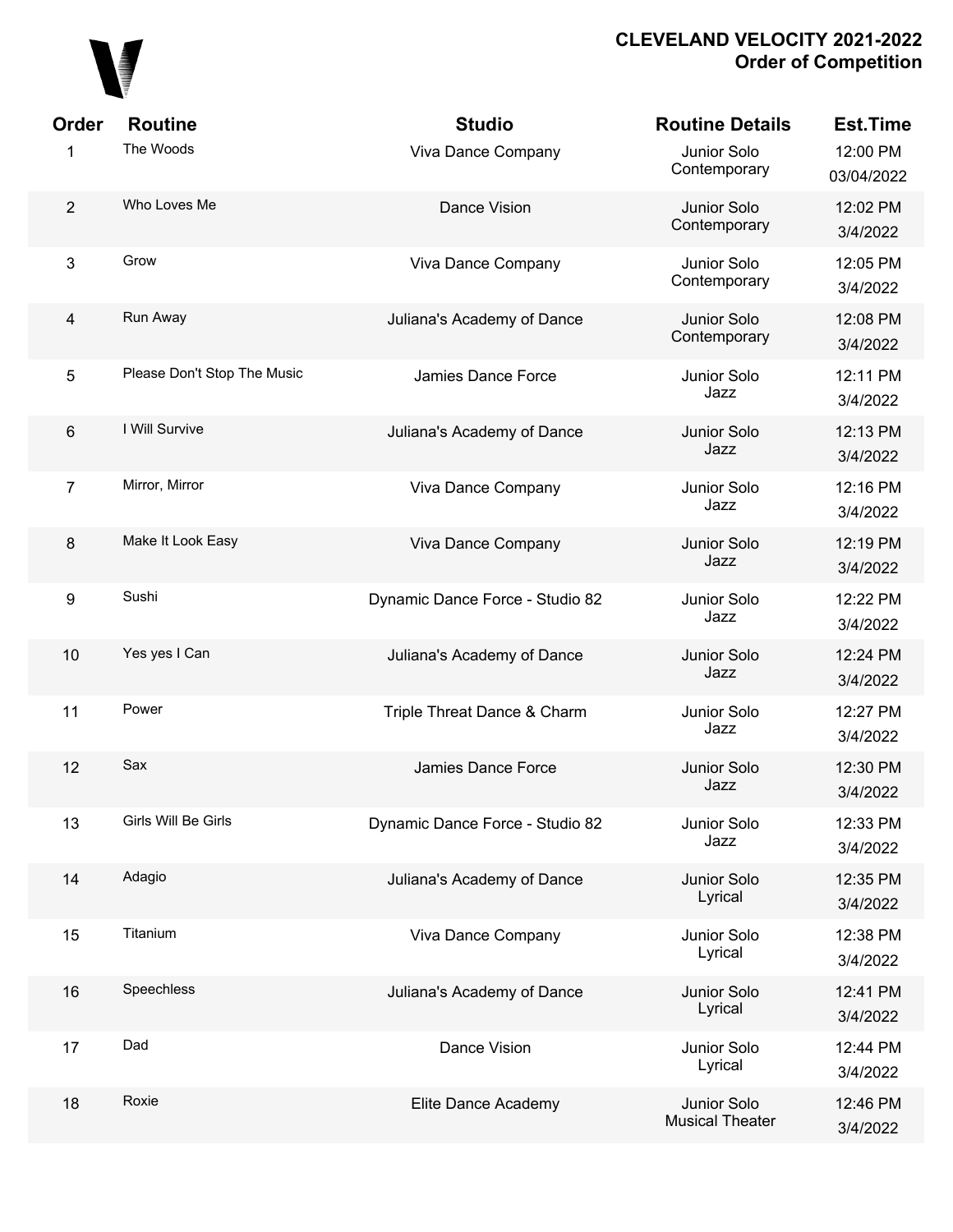

| <b>Order</b> | <b>Routine</b>                           | <b>Studio</b>                    | <b>Routine Details</b>                | <b>Est.Time</b>      |
|--------------|------------------------------------------|----------------------------------|---------------------------------------|----------------------|
| 19           | 20th Century Fox Mambo                   | Juliana's Academy of Dance       | Junior Solo<br><b>Musical Theater</b> | 12:49 PM<br>3/4/2022 |
| 20           | Roxie Heart                              | Juliana's Academy of Dance       | Junior Solo<br><b>Musical Theater</b> | 12:52 PM<br>3/4/2022 |
| 21           | <b>Pink Panther</b>                      | Moxie Dance Company              | Junior Solo<br>Hip-Hop                | 12:55 PM<br>3/4/2022 |
| 22           | Lie                                      | Elite Dance Academy              | Junior Duo/Trio<br>Contemporary       | 12:57 PM<br>3/4/2022 |
| 23           | Nails Hair Hips Heels                    | Dynamic Dance Force - Studio 82  | Junior Duo/Trio<br>Jazz               | 1:00 PM<br>3/4/2022  |
| 24           | Do Your Thing                            | Dynamic Dance Force - Studio 82  | Junior Duo/Trio<br>Jazz               | 1:03 PM<br>3/4/2022  |
| 25           | <b>Took The Night</b>                    | Viva Dance Company               | Junior Duo/Trio<br>Jazz               | 1:06 PM<br>3/4/2022  |
| 26           | Darkness Is Not The Opposite Of<br>Light | Juliana's Academy of Dance       | Junior Duo/Trio<br>Contemporary       | 1:08 PM<br>3/4/2022  |
| 27           | People Help People                       | Juliana's Academy of Dance       | Junior Duo/Trio<br>Lyrical            | 1:11 PM<br>3/4/2022  |
| 28           | Amour                                    | Viva Dance Company               | Intermediate Solo<br>Contemporary     | 1:14 PM<br>3/4/2022  |
| 29           | Way Down We Go                           | <b>Spotlight Dance Center</b>    | Intermediate Solo<br>Contemporary     | 1:17 PM<br>3/4/2022  |
| 30           | All You Leave Behind                     | Juliana's Academy of Dance       | Intermediate Solo<br>Contemporary     | 1:19 PM<br>3/4/2022  |
| 31           | <b>Tremors</b>                           | Jamies Dance Force               | Intermediate Solo<br>Contemporary     | 1:22 PM<br>3/4/2022  |
| 32           | ** 5 MINUTE JUDGES BREAK**               | <b>VELOCITY DANCE CONVENTION</b> |                                       | 1:25 PM<br>3/4/2022  |
| 33           | Sway                                     | Viva Dance Company               | Intermediate Solo<br>Contemporary     | 1:30 PM<br>3/4/2022  |
| 34           | The Aviators                             | Juliana's Academy of Dance       | Intermediate Solo<br>Contemporary     | 1:32 PM<br>3/4/2022  |
| 35           | On Then And Now                          | Elite Dance Academy              | Intermediate Solo<br>Contemporary     | 1:35 PM<br>3/4/2022  |
| 36           | A Stutter                                | Artistic Designs Dance Company   | Intermediate Solo<br>Contemporary     | 1:38 PM<br>3/4/2022  |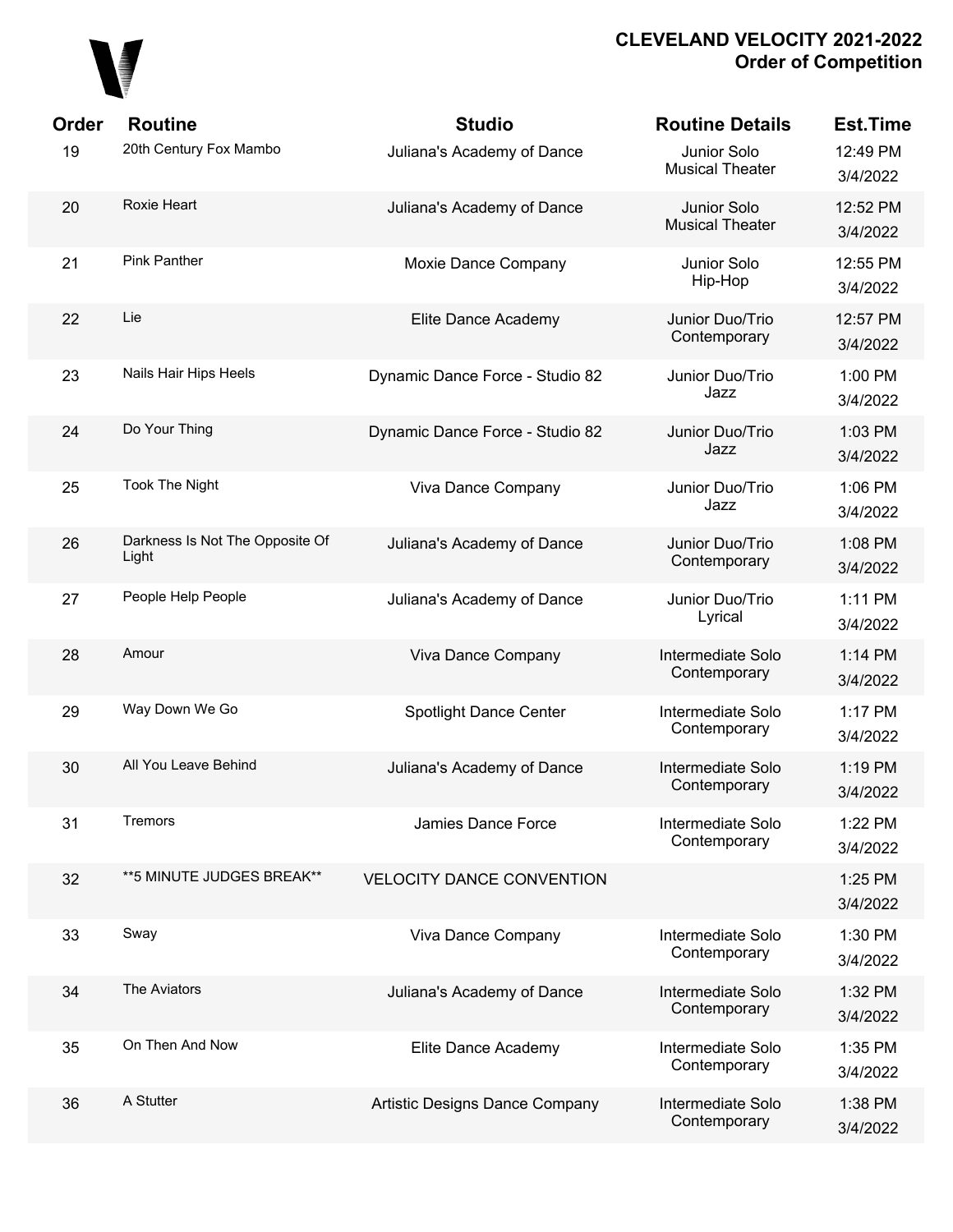

| Order | <b>Routine</b>             | <b>Studio</b>                  | <b>Routine Details</b>            | <b>Est.Time</b>     |
|-------|----------------------------|--------------------------------|-----------------------------------|---------------------|
| 37    | Odessa                     | Juliana's Academy of Dance     | Intermediate Solo<br>Contemporary | 1:41 PM<br>3/4/2022 |
| 38    | Lanterns Lit               | Jamies Dance Force             | Intermediate Solo<br>Contemporary | 1:43 PM<br>3/4/2022 |
| 39    | Depth Over Distance        | Viva Dance Company             | Intermediate Solo<br>Contemporary | 1:46 PM<br>3/4/2022 |
| 40    | Night Of The Dancing Flame | Juliana's Academy of Dance     | Intermediate Solo<br>Contemporary | 1:49 PM<br>3/4/2022 |
| 41    | <b>North</b>               | Jamies Dance Force             | Intermediate Solo<br>Contemporary | 1:52 PM<br>3/4/2022 |
| 42    | Lion                       | Moxie Dance Company            | Intermediate Solo<br>Contemporary | 1:54 PM<br>3/4/2022 |
| 43    | Come Home                  | Jamies Dance Force             | Intermediate Solo<br>Contemporary | 1:57 PM<br>3/4/2022 |
| 44    | Do Somethin'               | Steppin' Out Dance Academy     | Intermediate Solo<br>Jazz         | 2:00 PM<br>3/4/2022 |
| 45    | Dangerous                  | Center Stage Dance Studio      | Intermediate Solo<br>Jazz         | 2:03 PM<br>3/4/2022 |
| 46    | Spice Up Your Life         | Jamies Dance Force             | Intermediate Solo<br>Jazz         | 2:05 PM<br>3/4/2022 |
| 47    | Sophisticated Lady         | Triple Threat Dance & Charm    | Intermediate Solo<br>Jazz         | 2:08 PM<br>3/4/2022 |
| 48    | Purple Hat                 | Jamies Dance Force             | Intermediate Solo<br>Jazz         | 2:11 PM<br>3/4/2022 |
| 49    | Vibeology                  | Steppin' Out Dance Academy     | Intermediate Solo<br>Jazz         | 2:14 PM<br>3/4/2022 |
| 50    | Get Ready                  | Jamies Dance Force             | Intermediate Solo<br>Jazz         | 2:16 PM<br>3/4/2022 |
| 51    | Body Language              | Viva Dance Company             | Intermediate Solo<br>Jazz         | 2:19 PM<br>3/4/2022 |
| 52    | Danke Schoen               | Artistic Designs Dance Company | Intermediate Solo<br>Jazz         | 2:22 PM<br>3/4/2022 |
| 53    | Can't Help Falling In Love | Jamies Dance Force             | Intermediate Solo<br>Lyrical      | 2:25 PM<br>3/4/2022 |
| 54    | <b>Blue Skies</b>          | <b>Spotlight Dance Center</b>  | Intermediate Solo<br>Lyrical      | 2:27 PM<br>3/4/2022 |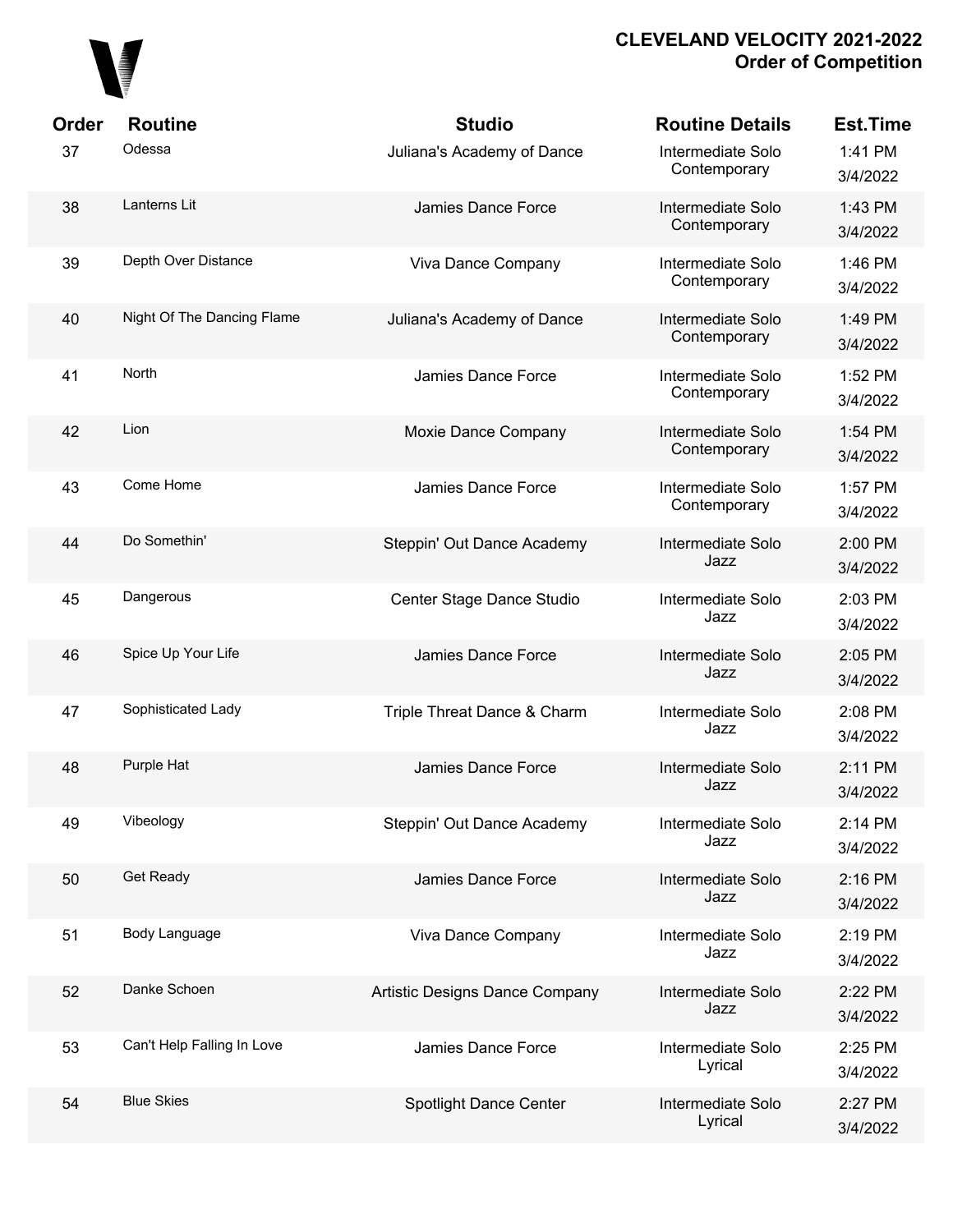

| Order | <b>Routine</b>            | <b>Studio</b>                          | <b>Routine Details</b>       | <b>Est.Time</b>     |
|-------|---------------------------|----------------------------------------|------------------------------|---------------------|
| 55    | I'm Changing              | Triple Threat Dance & Charm            | Intermediate Solo<br>Lyrical | 2:30 PM<br>3/4/2022 |
| 56    | Only Hope                 | Steppin' Out Dance Academy             | Intermediate Solo<br>Lyrical | 2:33 PM<br>3/4/2022 |
| 57    | Arms Of The Angel         | Juliana's Academy of Dance             | Intermediate Solo<br>Lyrical | 2:36 PM<br>3/4/2022 |
| 58    | A Thousand Years          | Dynamic Dance Force - Studio 82        | Intermediate Solo<br>Lyrical | 2:38 PM<br>3/4/2022 |
| 59    | The End Of Love           | <b>Converge Performing Arts Center</b> | Intermediate Solo<br>Lyrical | 2:41 PM<br>3/4/2022 |
| 60    | Catch Me                  | Juliana's Academy of Dance             | Intermediate Solo<br>Lyrical | 2:44 PM<br>3/4/2022 |
| 61    | Shelter                   | Steppin' Out Dance Academy             | Intermediate Solo<br>Lyrical | 2:47 PM<br>3/4/2022 |
| 62    | Rise Up                   | Juliana's Academy of Dance             | Intermediate Solo<br>Lyrical | 2:49 PM<br>3/4/2022 |
| 63    | **5 MINUTE JUDGES BREAK** | <b>VELOCITY DANCE CONVENTION</b>       |                              | 2:52 PM<br>3/4/2022 |
| 64    | Je Suis Malade            | Juliana's Academy of Dance             | Intermediate Solo<br>Lyrical | 2:57 PM<br>3/4/2022 |
| 65    | All I Ask                 | Jamies Dance Force                     | Intermediate Solo<br>Lyrical | 2:59 PM<br>3/4/2022 |
| 66    | <b>Little Voice</b>       | Steppin' Out Dance Academy             | Intermediate Solo<br>Lyrical | 3:02 PM<br>3/4/2022 |
| 67    | Miss Invisible            | Elite Dance Academy                    | Intermediate Solo<br>Lyrical | 3:05 PM<br>3/4/2022 |
| 68    | Who You Are               | Tiffany & Co Studio of Dance           | Intermediate Solo<br>Lyrical | 3:08 PM<br>3/4/2022 |
| 69    | Smooth Criminal           | Jamies Dance Force                     | Intermediate Solo<br>Tap     | 3:10 PM<br>3/4/2022 |
| 70    | The Typewriter            | Sherry's Academy Of Dance              | Intermediate Solo<br>Tap     | 3:13 PM<br>3/4/2022 |
| 71    | The Radical Self          | Viva Dance Company                     | Intermediate Solo<br>Open    | 3:16 PM<br>3/4/2022 |
| 72    | The Love Your Given       | Juliana's Academy of Dance             | Intermediate Solo<br>Open    | 3:19 PM<br>3/4/2022 |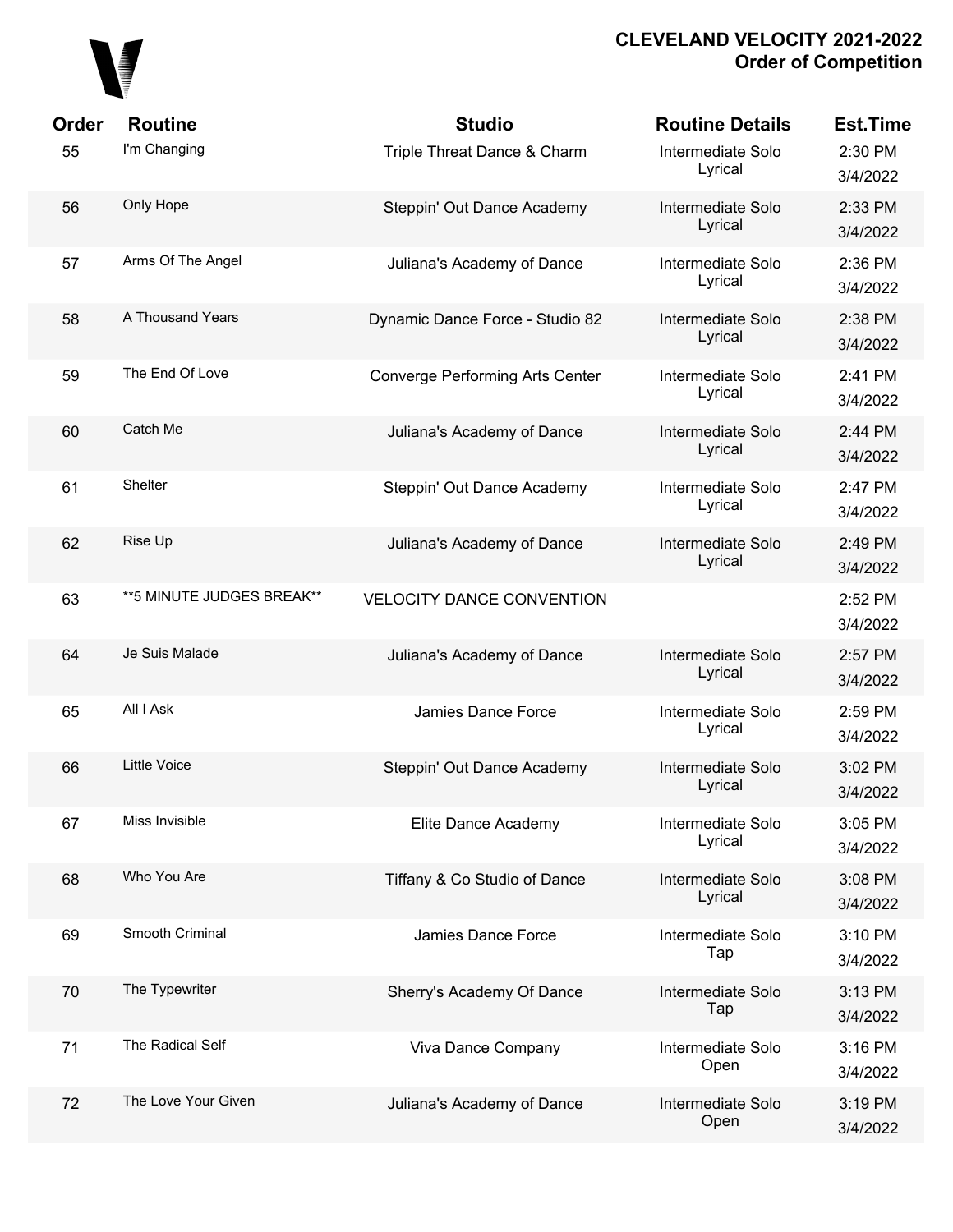

| Order | <b>Routine</b>               | <b>Studio</b>                    | <b>Routine Details</b>                | <b>Est.Time</b>     |
|-------|------------------------------|----------------------------------|---------------------------------------|---------------------|
| 73    | It's A Man's World           | Elite Dance Academy              | Intermediate Solo<br>Open             | 3:21 PM<br>3/4/2022 |
| 74    | Fly Away                     | Juliana's Academy of Dance       | Intermediate Solo<br>Open             | 3:24 PM<br>3/4/2022 |
| 75    | U Ready                      | <b>Spotlight Dance Center</b>    | Intermediate Solo<br>Hip-Hop          | 3:27 PM<br>3/4/2022 |
| 76    | Somebody That I Used To Know | Viva Dance Company               | Intermediate Duo/Trio<br>Contemporary | 3:30 PM<br>3/4/2022 |
| 77    | Blah, Blah, Blah             | Steppin' Out Dance Academy       | Intermediate Duo/Trio<br>Jazz         | 3:32 PM<br>3/4/2022 |
| 78    | <b>West Coast</b>            | Triple Threat Dance & Charm      | Intermediate Duo/Trio<br>Tap          | 3:35 PM<br>3/4/2022 |
| 79    | **AWARDS**                   | <b>VELOCITY DANCE CONVENTION</b> |                                       | 3:38 PM<br>3/4/2022 |
| 80    | Alone                        | Evolve 26                        | <b>Teen Solo</b><br>Contemporary      | 4:10 PM<br>3/4/2022 |
| 81    | Call Me Cruella              | Steppin' Out Dance Academy       | <b>Teen Solo</b><br>Contemporary      | 4:12 PM<br>3/4/2022 |
| 82    | Baby                         | Center Stage Dance Studio        | Teen Solo<br>Contemporary             | 4:15 PM<br>3/4/2022 |
| 83    | Thule                        | Elite Dance Academy              | <b>Teen Solo</b><br>Contemporary      | 4:18 PM<br>3/4/2022 |
| 84    | The Departure                | Jamies Dance Force               | <b>Teen Solo</b><br>Contemporary      | 4:21 PM<br>3/4/2022 |
| 85    | Cover Me                     | Viva Dance Company               | <b>Teen Solo</b><br>Contemporary      | 4:23 PM<br>3/4/2022 |
| 86    | A Little Bit Yours           | Dynamic Dance Force - Studio 82  | <b>Teen Solo</b><br>Contemporary      | 4:26 PM<br>3/4/2022 |
| 87    | Deactivated                  | Elite Dance By Damian            | <b>Teen Solo</b><br>Contemporary      | 4:29 PM<br>3/4/2022 |
| 88    | Machine Gun                  | Viva Dance Company               | <b>Teen Solo</b><br>Contemporary      | 4:32 PM<br>3/4/2022 |
| 89    | <b>Ylang Ylang</b>           | Jamies Dance Force               | <b>Teen Solo</b><br>Contemporary      | 4:34 PM<br>3/4/2022 |
| 90    | Disdainful                   | Elite Dance Academy              | <b>Teen Solo</b><br>Contemporary      | 4:37 PM<br>3/4/2022 |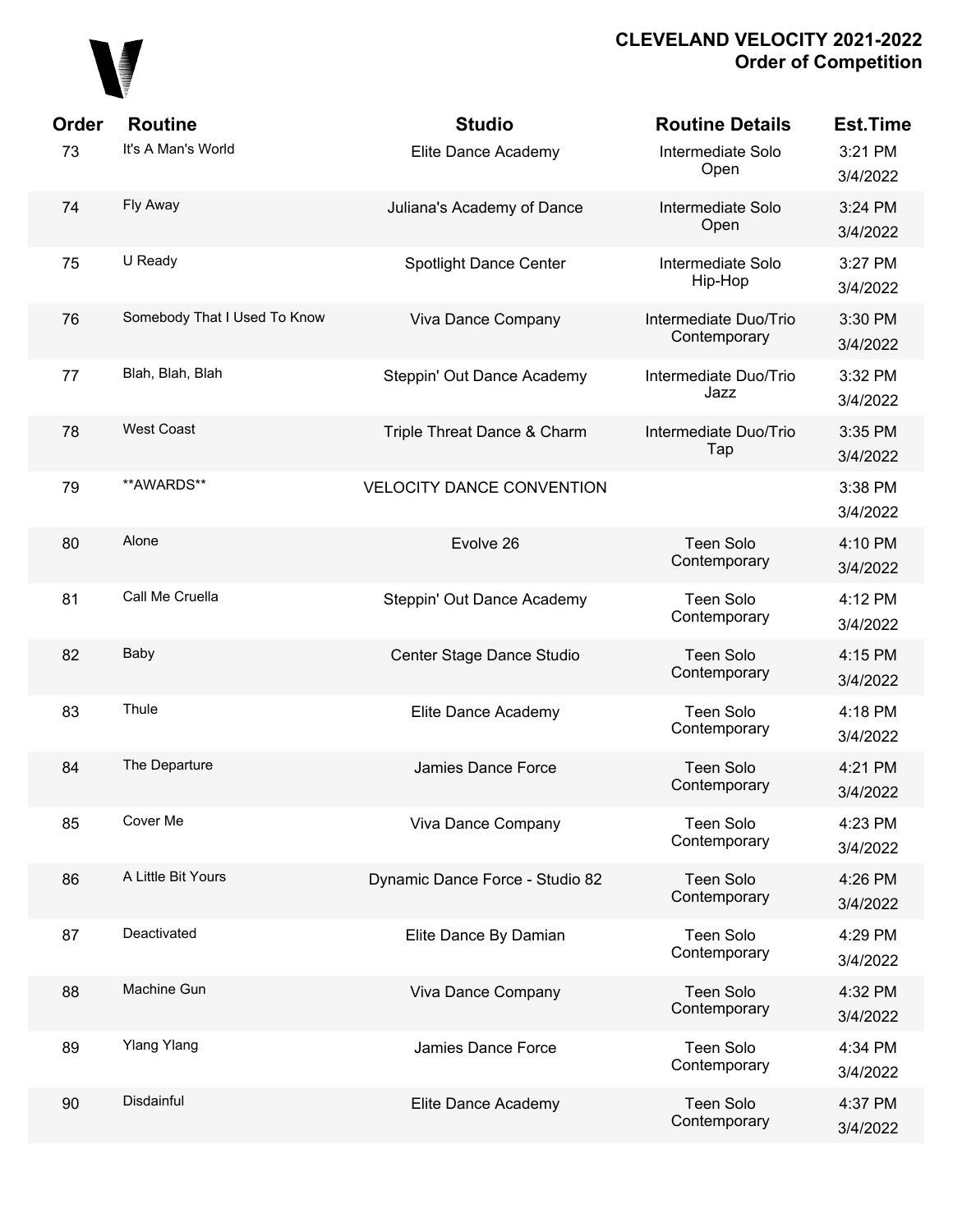

| Order | <b>Routine</b>            | <b>Studio</b>                    | <b>Routine Details</b>           | <b>Est.Time</b>     |
|-------|---------------------------|----------------------------------|----------------------------------|---------------------|
| 91    | Transit                   | Viva Dance Company               | Teen Solo<br>Contemporary        | 4:40 PM<br>3/4/2022 |
| 92    | Like The Rain             | Viva Dance Company               | <b>Teen Solo</b><br>Contemporary | 4:43 PM<br>3/4/2022 |
| 93    | Lullabies                 | Steppin' Out Dance Academy       | Teen Solo<br>Contemporary        | 4:45 PM<br>3/4/2022 |
| 94    | The Mask                  | Center Stage Dance Studio        | Teen Solo<br>Contemporary        | 4:48 PM<br>3/4/2022 |
| 95    | Outro                     | Jamies Dance Force               | Teen Solo<br>Contemporary        | 4:51 PM<br>3/4/2022 |
| 96    | Bang Bang                 | Viva Dance Company               | Teen Solo<br>Contemporary        | 4:54 PM<br>3/4/2022 |
| 97    | Alright                   | Elite Dance Academy              | Teen Solo<br>Contemporary        | 4:56 PM<br>3/4/2022 |
| 98    | <b>Bendable Poseable</b>  | Viva Dance Company               | <b>Teen Solo</b><br>Contemporary | 4:59 PM<br>3/4/2022 |
| 99    | My Tears                  | Jamies Dance Force               | Teen Solo<br>Contemporary        | 5:02 PM<br>3/4/2022 |
| 100   | Sod Off                   | Viva Dance Company               | Teen Solo<br>Contemporary        | 5:05 PM<br>3/4/2022 |
| 101   | Reaching For Cold Hands   | Juliana's Academy of Dance       | Teen Solo<br>Contemporary        | 5:07 PM<br>3/4/2022 |
| 102   | Starstruck                | Viva Dance Company               | <b>Teen Solo</b><br>Contemporary | 5:10 PM<br>3/4/2022 |
| 103   | Faith Consuming Hope      | Tiffany & Co Studio of Dance     | <b>Teen Solo</b><br>Contemporary | 5:13 PM<br>3/4/2022 |
| 104   | Ocean Eyes                | DANCE STUDIO C                   | <b>Teen Solo</b><br>Contemporary | 5:16 PM<br>3/4/2022 |
| 105   | <b>Brazil</b>             | Dynamic Dance Force - Studio 82  | Teen Solo<br>Jazz                | 5:18 PM<br>3/4/2022 |
| 106   | New Attitude              | Triple Threat Dance & Charm      | Teen Solo<br>Jazz                | 5:21 PM<br>3/4/2022 |
| 107   | Lady Luck                 | Steppin' Out Dance Academy       | Teen Solo<br>Jazz                | 5:24 PM<br>3/4/2022 |
| 108   | **5 MINUTE JUDGES BREAK** | <b>VELOCITY DANCE CONVENTION</b> |                                  | 5:27 PM<br>3/4/2022 |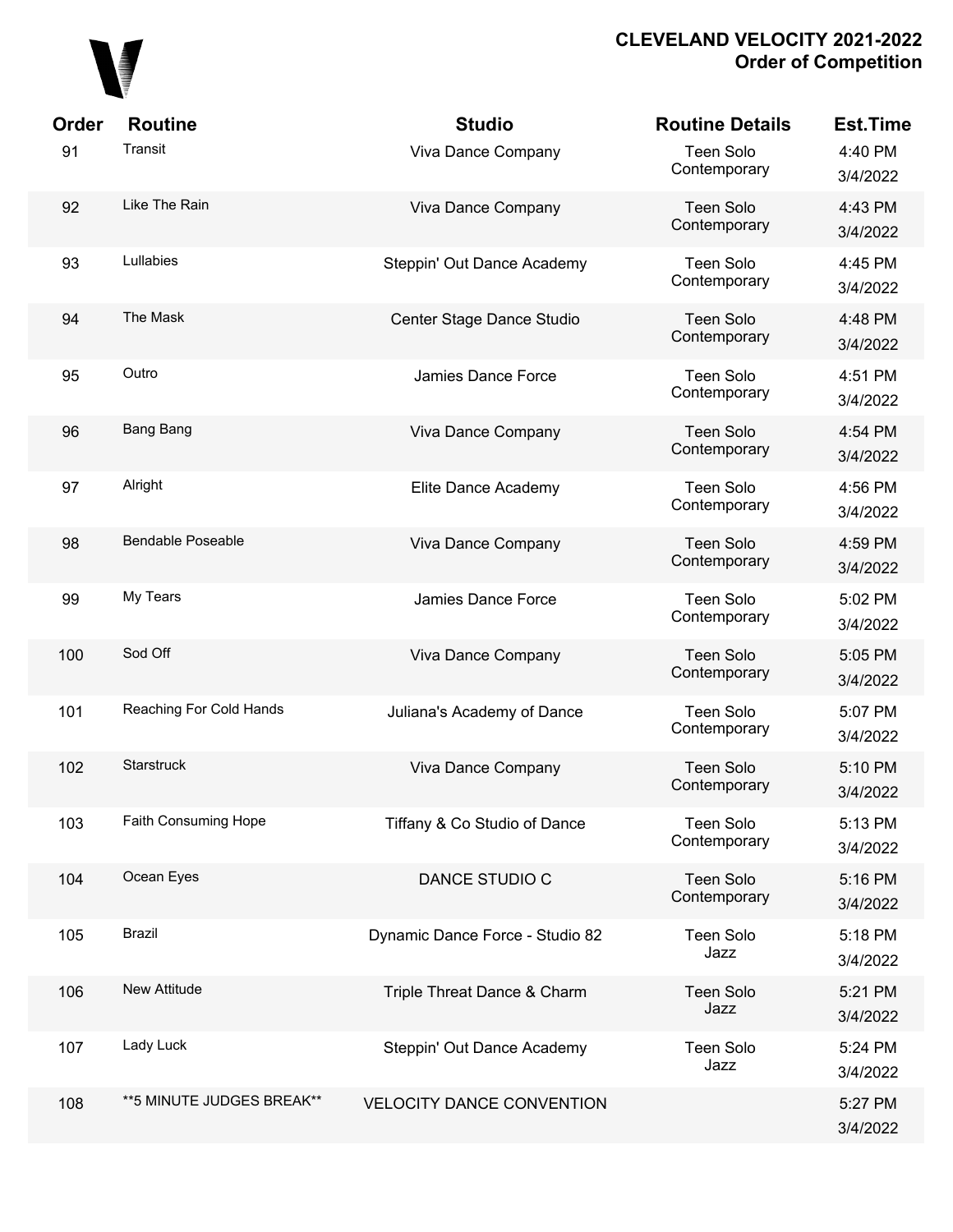

| Order | <b>Routine</b>           | <b>Studio</b>                   | <b>Routine Details</b>      | <b>Est.Time</b>     |
|-------|--------------------------|---------------------------------|-----------------------------|---------------------|
| 109   | Check On Me              | Triple Threat Dance & Charm     | Teen Solo<br>Jazz           | 5:32 PM<br>3/4/2022 |
| 110   | All Eyes On Me           | Steppin' Out Dance Academy      | <b>Teen Solo</b><br>Jazz    | 5:34 PM<br>3/4/2022 |
| 111   | Feeling Good             | Dynamic Dance Force - Studio 82 | Teen Solo<br>Jazz           | 5:37 PM<br>3/4/2022 |
| 112   | Orange Colored Sky       | Triple Threat Dance & Charm     | <b>Teen Solo</b><br>Jazz    | 5:40 PM<br>3/4/2022 |
| 113   | <b>About That Walk</b>   | Steppin' Out Dance Academy      | Teen Solo<br>Jazz           | 5:43 PM<br>3/4/2022 |
| 114   | Up in the Clouds         | Steppin' Out Dance Academy      | <b>Teen Solo</b><br>Lyrical | 5:45 PM<br>3/4/2022 |
| 115   | Cannonball               | Viva Dance Company              | Teen Solo<br>Lyrical        | 5:48 PM<br>3/4/2022 |
| 116   | Lost Without You         | Tiffany & Co Studio of Dance    | <b>Teen Solo</b><br>Lyrical | 5:51 PM<br>3/4/2022 |
| 117   | I'll Always Remember You | Juliana's Academy of Dance      | Teen Solo<br>Lyrical        | 5:54 PM<br>3/4/2022 |
| 118   | Jealous Of The Angel     | Dynamic Dance Force - Studio 82 | <b>Teen Solo</b><br>Lyrical | 5:56 PM<br>3/4/2022 |
| 119   | A Song For You           | Juliana's Academy of Dance      | Teen Solo<br>Lyrical        | 5:59 PM<br>3/4/2022 |
| 120   | Angel                    | Triple Threat Dance & Charm     | <b>Teen Solo</b><br>Lyrical | 6:02 PM<br>3/4/2022 |
| 121   | Still Miss You           | Danceplex                       | Teen Solo<br>Lyrical        | 6:05 PM<br>3/4/2022 |
| 122   | Medicine                 | Juliana's Academy of Dance      | Teen Solo<br>Lyrical        | 6:07 PM<br>3/4/2022 |
| 123   | Your Song                | Steppin' Out Dance Academy      | Teen Solo<br>Lyrical        | 6:10 PM<br>3/4/2022 |
| 124   | Pray                     | Dynamic Dance Force - Studio 82 | <b>Teen Solo</b><br>Lyrical | 6:13 PM<br>3/4/2022 |
| 125   | Courage                  | Juliana's Academy of Dance      | Teen Solo<br>Lyrical        | 6:16 PM<br>3/4/2022 |
| 126   | Lonely                   | Dynamic Dance Force - Studio 82 | Teen Solo<br>Lyrical        | 6:18 PM<br>3/4/2022 |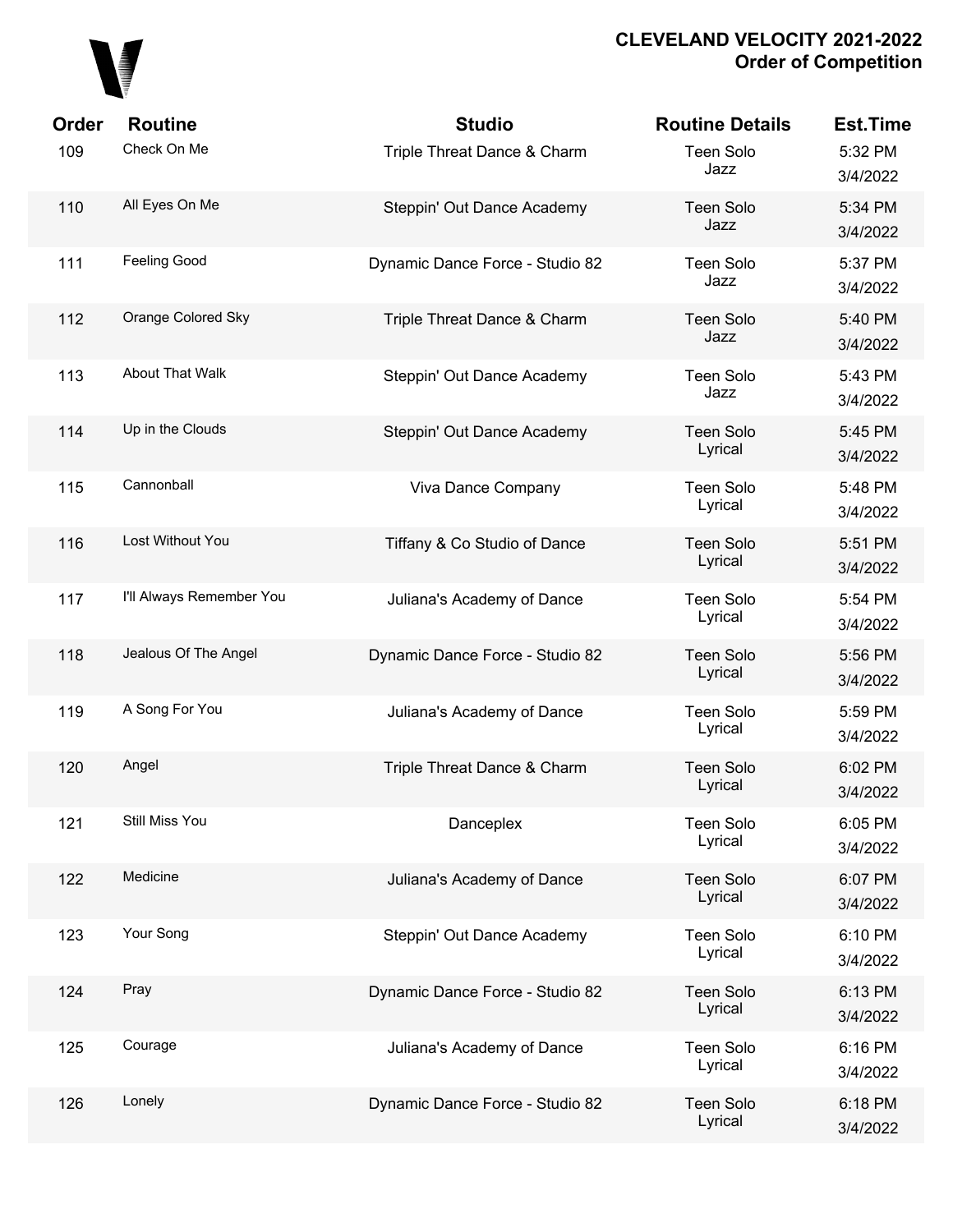

| <b>Order</b> | <b>Routine</b>                | <b>Studio</b>                          | <b>Routine Details</b>      | <b>Est.Time</b>     |
|--------------|-------------------------------|----------------------------------------|-----------------------------|---------------------|
| 127          | <b>Beautifully Unfinished</b> | Steppin' Out Dance Academy             | <b>Teen Solo</b><br>Lyrical | 6:21 PM<br>3/4/2022 |
| 128          | Let It All Go                 | Juliana's Academy of Dance             | <b>Teen Solo</b><br>Lyrical | 6:24 PM<br>3/4/2022 |
| 129          | Consequences                  | Dynamic Dance Force - Studio 82        | <b>Teen Solo</b><br>Lyrical | 6:27 PM<br>3/4/2022 |
| 130          | Arcade                        | Dynamic Dance Force - Studio 82        | <b>Teen Solo</b><br>Lyrical | 6:29 PM<br>3/4/2022 |
| 131          | Oh River                      | <b>Converge Performing Arts Center</b> | <b>Teen Solo</b><br>Lyrical | 6:32 PM<br>3/4/2022 |
| 132          | Break My Heart                | Elite Dance By Damian                  | <b>Teen Solo</b><br>Lyrical | 6:35 PM<br>3/4/2022 |
| 133          | I Got My Eye On You           | Dynamic Dance Force - Studio 82        | <b>Teen Solo</b><br>Tap     | 6:38 PM<br>3/4/2022 |
| 134          | Holiday Inn                   | Triple Threat Dance & Charm            | <b>Teen Solo</b><br>Tap     | 6:40 PM<br>3/4/2022 |
| 135          | 4 Minutes                     | Elite Dance Academy                    | <b>Teen Solo</b><br>Tap     | 6:43 PM<br>3/4/2022 |
| 136          | <b>Sweet Child</b>            | Juliana's Academy of Dance             | <b>Teen Solo</b><br>Tap     | 6:46 PM<br>3/4/2022 |
| 137          | Sound Of Motion               | Viva Dance Company                     | <b>Teen Solo</b><br>Open    | 6:49 PM<br>3/4/2022 |
| 138          | Overthinker                   | Jamies Dance Force                     | <b>Teen Solo</b><br>Open    | 6:51 PM<br>3/4/2022 |
| 139          | Escalate                      | Elite Dance Academy                    | <b>Teen Solo</b><br>Open    | 6:54 PM<br>3/4/2022 |
| 140          | ** 5 MINUTE JUDGES BREAK**    | <b>VELOCITY DANCE CONVENTION</b>       |                             | 6:57 PM<br>3/4/2022 |
| 141          | Cut Me                        | Juliana's Academy of Dance             | <b>Teen Solo</b><br>Open    | 7:02 PM<br>3/4/2022 |
| 142          | Move Slow                     | Juliana's Academy of Dance             | <b>Teen Solo</b><br>Open    | 7:04 PM<br>3/4/2022 |
| 143          | 1977                          | Viva Dance Company                     | <b>Teen Solo</b><br>Open    | 7:07 PM<br>3/4/2022 |
| 144          | Raingurl                      | Elite Dance Academy                    | <b>Teen Solo</b><br>Open    | 7:10 PM<br>3/4/2022 |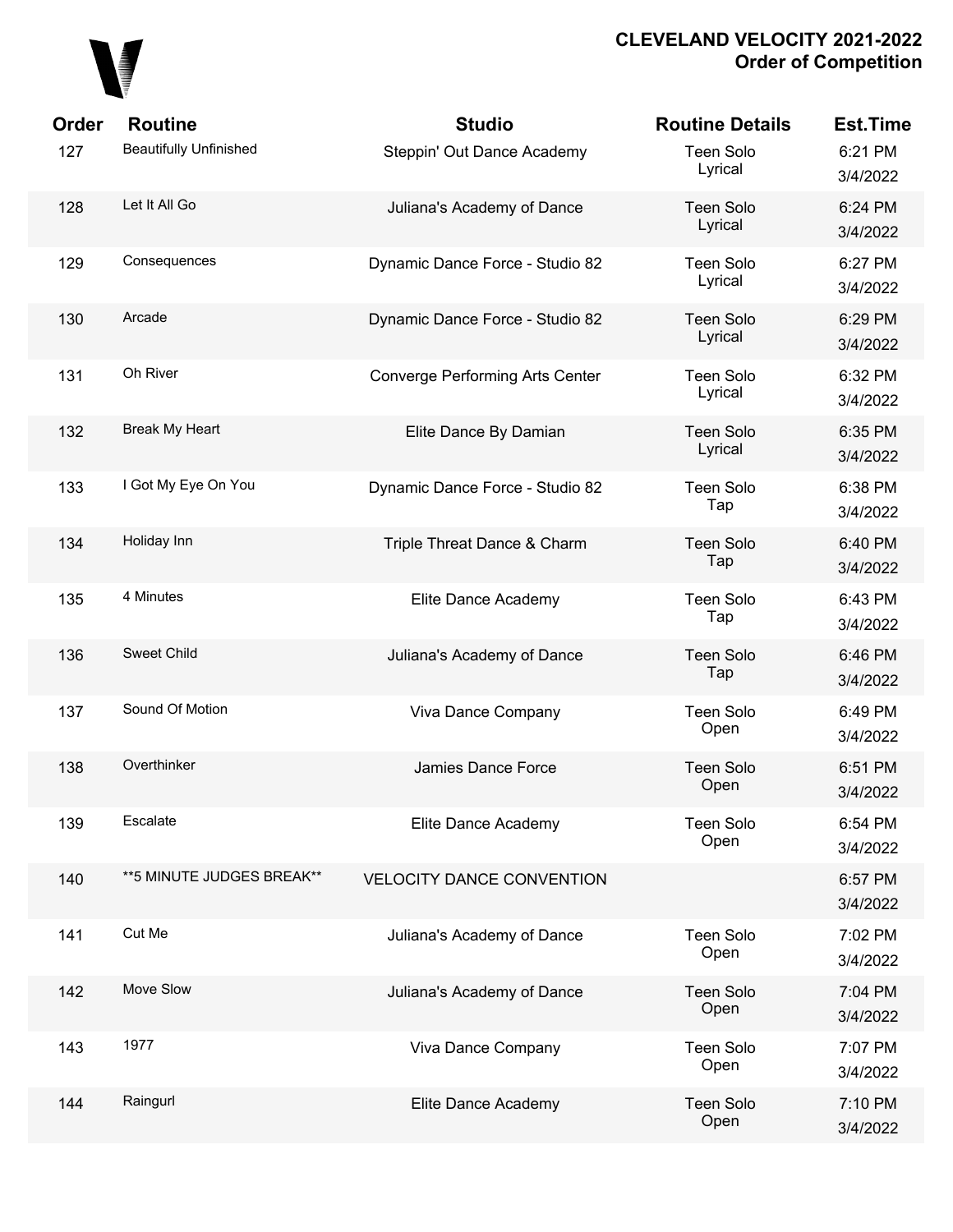# 

| <b>Order</b> | <b>Routine</b>       | <b>Studio</b>                   | <b>Routine Details</b>      | <b>Est.Time</b>     |
|--------------|----------------------|---------------------------------|-----------------------------|---------------------|
| 145          | Rock Your Soul       | Juliana's Academy of Dance      | <b>Teen Solo</b><br>Open    | 7:13 PM<br>3/4/2022 |
| 146          | Listen Up Ladies     | Juliana's Academy of Dance      | <b>Teen Solo</b><br>Hip-Hop | 7:15 PM<br>3/4/2022 |
| 147          | I Won't Complain     | Moxie Dance Company             | Senior Solo<br>Contemporary | 7:18 PM<br>3/4/2022 |
| 148          | Subtle Thing         | The Core Academy                | Senior Solo<br>Contemporary | 7:21 PM<br>3/4/2022 |
| 149          | Glitter In The Air   | Dynamic Dance Force - Studio 82 | Senior Solo<br>Contemporary | 7:24 PM<br>3/4/2022 |
| 150          | I Gave You All       | Dynamic Dance Force - Studio 82 | Senior Solo<br>Contemporary | 7:26 PM<br>3/4/2022 |
| 151          | Dance Moves          | Jamies Dance Force              | Senior Solo<br>Contemporary | 7:29 PM<br>3/4/2022 |
| 152          | Ode To A Love Lost   | Viva Dance Company              | Senior Solo<br>Contemporary | 7:32 PM<br>3/4/2022 |
| 153          | 9 Crimes             | Elite Dance Academy             | Senior Solo<br>Contemporary | 7:35 PM<br>3/4/2022 |
| 154          | Closure              | The Dance Movement              | Senior Solo<br>Contemporary | 7:37 PM<br>3/4/2022 |
| 155          | Between 2 Worlds     | Jamies Dance Force              | Senior Solo<br>Contemporary | 7:40 PM<br>3/4/2022 |
| 156          | Ever Young           | Viva Dance Company              | Senior Solo<br>Contemporary | 7:43 PM<br>3/4/2022 |
| 157          | Weightless           | Elite Dance Academy             | Senior Solo<br>Contemporary | 7:46 PM<br>3/4/2022 |
| 158          | Ending               | Jamies Dance Force              | Senior Solo<br>Contemporary | 7:48 PM<br>3/4/2022 |
| 159          | Wild Is The Wind     | Juliana's Academy of Dance      | Senior Solo<br>Contemporary | 7:51 PM<br>3/4/2022 |
| 160          | Silhouette           | Dynamic Dance Force - Studio 82 | Senior Solo<br>Contemporary | 7:54 PM<br>3/4/2022 |
| 161          | The Blowers Daughter | Viva Dance Company              | Senior Solo<br>Contemporary | 7:57 PM<br>3/4/2022 |
| 162          | Hold Me Down         | Elite Dance Academy             | Senior Solo<br>Contemporary | 7:59 PM<br>3/4/2022 |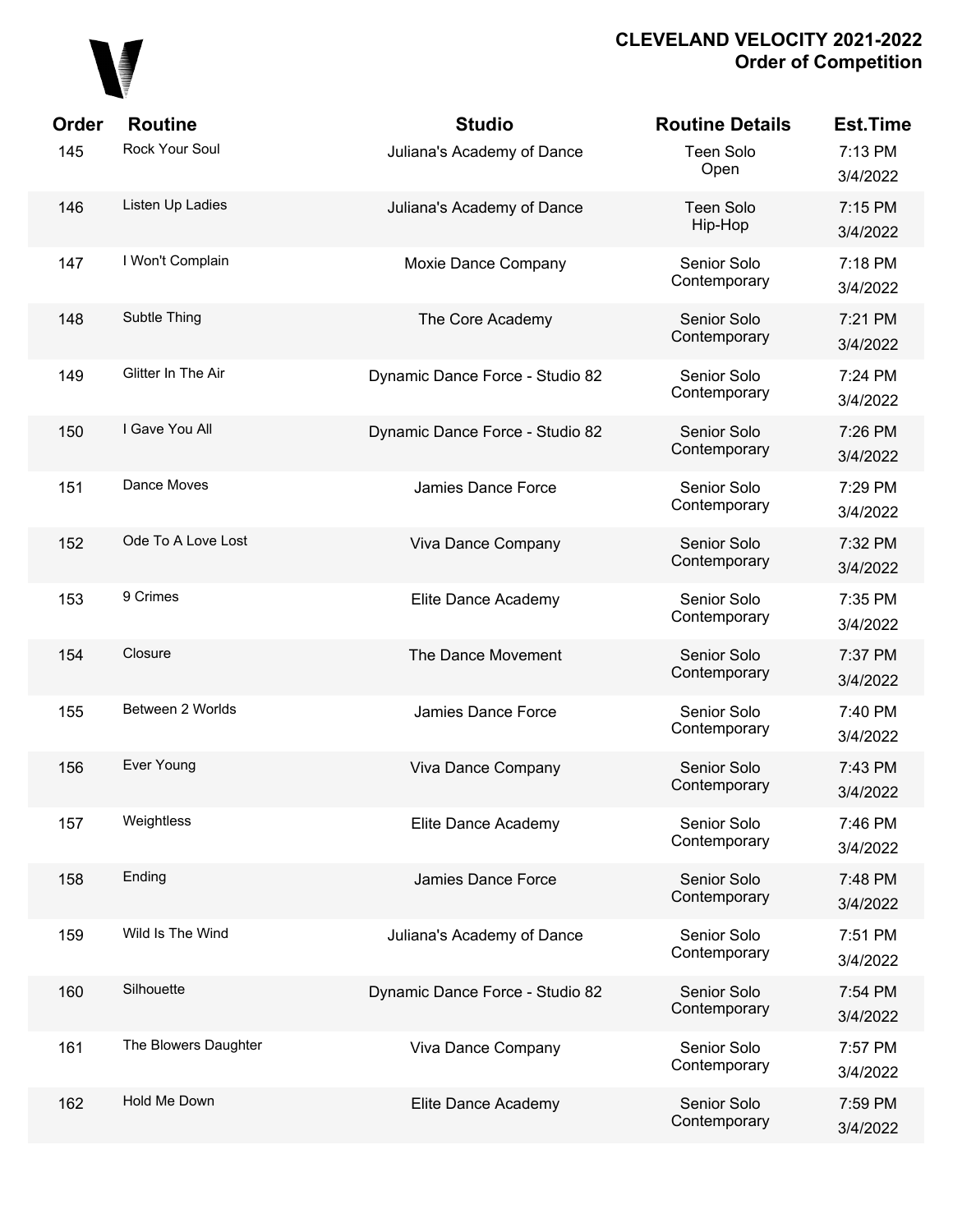

| Order | <b>Routine</b>            | <b>Studio</b>                          | <b>Routine Details</b>      | <b>Est.Time</b>     |
|-------|---------------------------|----------------------------------------|-----------------------------|---------------------|
| 163   | Writer In The Dark        | Moxie Dance Company                    | Senior Solo<br>Contemporary | 8:02 PM<br>3/4/2022 |
| 164   | When I Cry                | Jamies Dance Force                     | Senior Solo<br>Contemporary | 8:05 PM<br>3/4/2022 |
| 165   | Come Soon                 | Viva Dance Company                     | Senior Solo<br>Contemporary | 8:08 PM<br>3/4/2022 |
| 166   | Cellophane                | Elite Dance Academy                    | Senior Solo<br>Contemporary | 8:10 PM<br>3/4/2022 |
| 167   | Demented                  | Jamies Dance Force                     | Senior Solo<br>Contemporary | 8:13 PM<br>3/4/2022 |
| 168   | Into Dust                 | Viva Dance Company                     | Senior Solo<br>Contemporary | 8:16 PM<br>3/4/2022 |
| 169   | Rip                       | Juliana's Academy of Dance             | Senior Solo<br>Contemporary | 8:19 PM<br>3/4/2022 |
| 170   | Soon This Space           | Elite Dance Academy                    | Senior Solo<br>Contemporary | 8:21 PM<br>3/4/2022 |
| 171   | San Francisco             | Jamies Dance Force                     | Senior Solo<br>Contemporary | 8:24 PM<br>3/4/2022 |
| 172   | Goodbye Words             | Viva Dance Company                     | Senior Solo<br>Contemporary | 8:27 PM<br>3/4/2022 |
| 173   | My Mind                   | Elite Dance Academy                    | Senior Solo<br>Contemporary | 8:30 PM<br>3/4/2022 |
| 174   | When We Were Born         | Viva Dance Company                     | Senior Solo<br>Contemporary | 8:32 PM<br>3/4/2022 |
| 175   | Feel Good                 | Elite Dance Academy                    | Senior Solo<br>Contemporary | 8:35 PM<br>3/4/2022 |
| 176   | Out From Hiding           | Tiffany & Co Studio of Dance           | Senior Solo<br>Contemporary | 8:38 PM<br>3/4/2022 |
| 177   | **5 MINUTE JUDGES BREAK** | <b>VELOCITY DANCE CONVENTION</b>       |                             | 8:41 PM<br>3/4/2022 |
| 178   | You Give Love A Bad Name  | Dynamic Dance Force - Studio 82        | Senior Solo<br>Jazz         | 8:46 PM<br>3/4/2022 |
| 179   | Body Language             | Moxie Dance Company                    | Senior Solo<br>Jazz         | 8:48 PM<br>3/4/2022 |
| 180   | Rihanna                   | <b>Converge Performing Arts Center</b> | Senior Solo<br>Jazz         | 8:51 PM<br>3/4/2022 |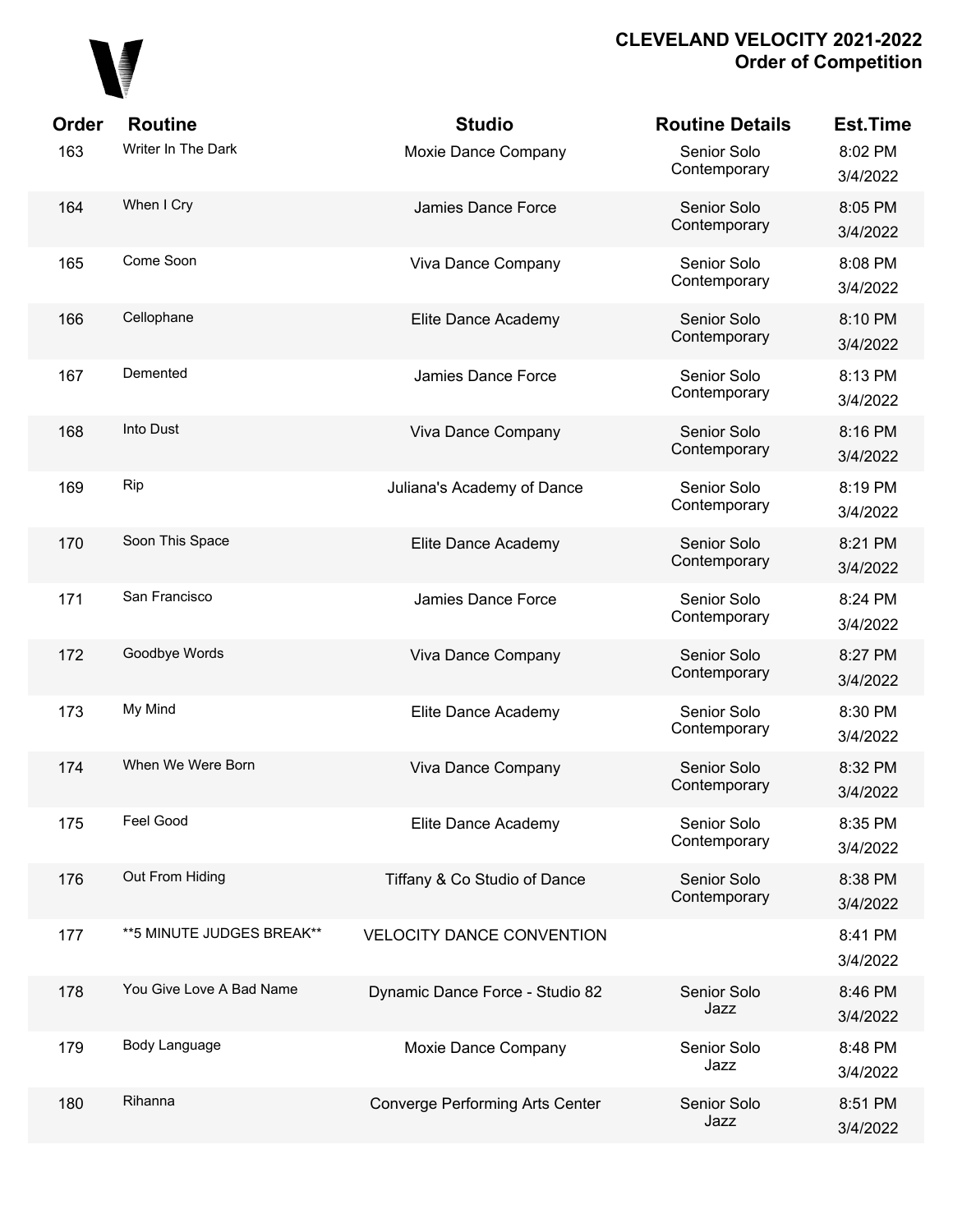

| <b>Order</b> | <b>Routine</b>          | <b>Studio</b>                          | <b>Routine Details</b>    | <b>Est.Time</b>     |
|--------------|-------------------------|----------------------------------------|---------------------------|---------------------|
| 181          | I Can't Wait            | Elite Dance Academy                    | Senior Solo<br>Jazz       | 8:54 PM<br>3/4/2022 |
| 182          | Place That I Don't Know | Dancers Domain                         | Teen Solo<br>Contemporary | 8:57 PM<br>3/4/2022 |
| 183          | Black & Gold            | Steppin' Out Dance Academy             | Senior Solo<br>Jazz       | 8:59 PM<br>3/4/2022 |
| 184          | Underdog                | Juliana's Academy of Dance             | Senior Solo<br>Jazz       | 9:02 PM<br>3/4/2022 |
| 185          | I Feel Good             | <b>Spotlight Dance Center</b>          | Senior Solo<br>Jazz       | 9:05 PM<br>3/4/2022 |
| 186          | Overdose                | Juliana's Academy of Dance             | Senior Solo<br>Lyrical    | 9:08 PM<br>3/4/2022 |
| 187          | Light On                | Dynamic Dance Force - Studio 82        | Senior Solo<br>Lyrical    | 9:10 PM<br>3/4/2022 |
| 188          | If I Ain't Got You      | Triple Threat Dance & Charm            | Senior Solo<br>Lyrical    | 9:13 PM<br>3/4/2022 |
| 189          | Never Enough            | Juliana's Academy of Dance             | Senior Solo<br>Lyrical    | 9:16 PM<br>3/4/2022 |
| 190          | You Will Be Found       | Moxie Dance Company                    | Senior Solo<br>Lyrical    | 9:19 PM<br>3/4/2022 |
| 191          | I Found A Boy           | Juliana's Academy of Dance             | Senior Solo<br>Lyrical    | 9:21 PM<br>3/4/2022 |
| 192          | Answer                  | Juliana's Academy of Dance             | Senior Solo<br>Lyrical    | 9:24 PM<br>3/4/2022 |
| 193          | Ghost In The Wind       | Dynamic Dance Force - Studio 82        | Senior Solo<br>Lyrical    | 9:27 PM<br>3/4/2022 |
| 194          | Shine On You            | Dancers Domain                         | Teen Solo<br>Contemporary | 9:30 PM<br>3/4/2022 |
| 195          | Redvox                  | <b>Converge Performing Arts Center</b> | Teen Solo<br>Contemporary | 9:32 PM<br>3/4/2022 |
| 196          | Drowning                | Dancers Domain                         | Teen Solo<br>Open         | 9:35 PM<br>3/4/2022 |
| 197          | Stay                    | Juliana's Academy of Dance             | Senior Solo<br>Lyrical    | 9:38 PM<br>3/4/2022 |
| 198          | <b>Wild Horses</b>      | Juliana's Academy of Dance             | Senior Solo<br>Lyrical    | 9:41 PM<br>3/4/2022 |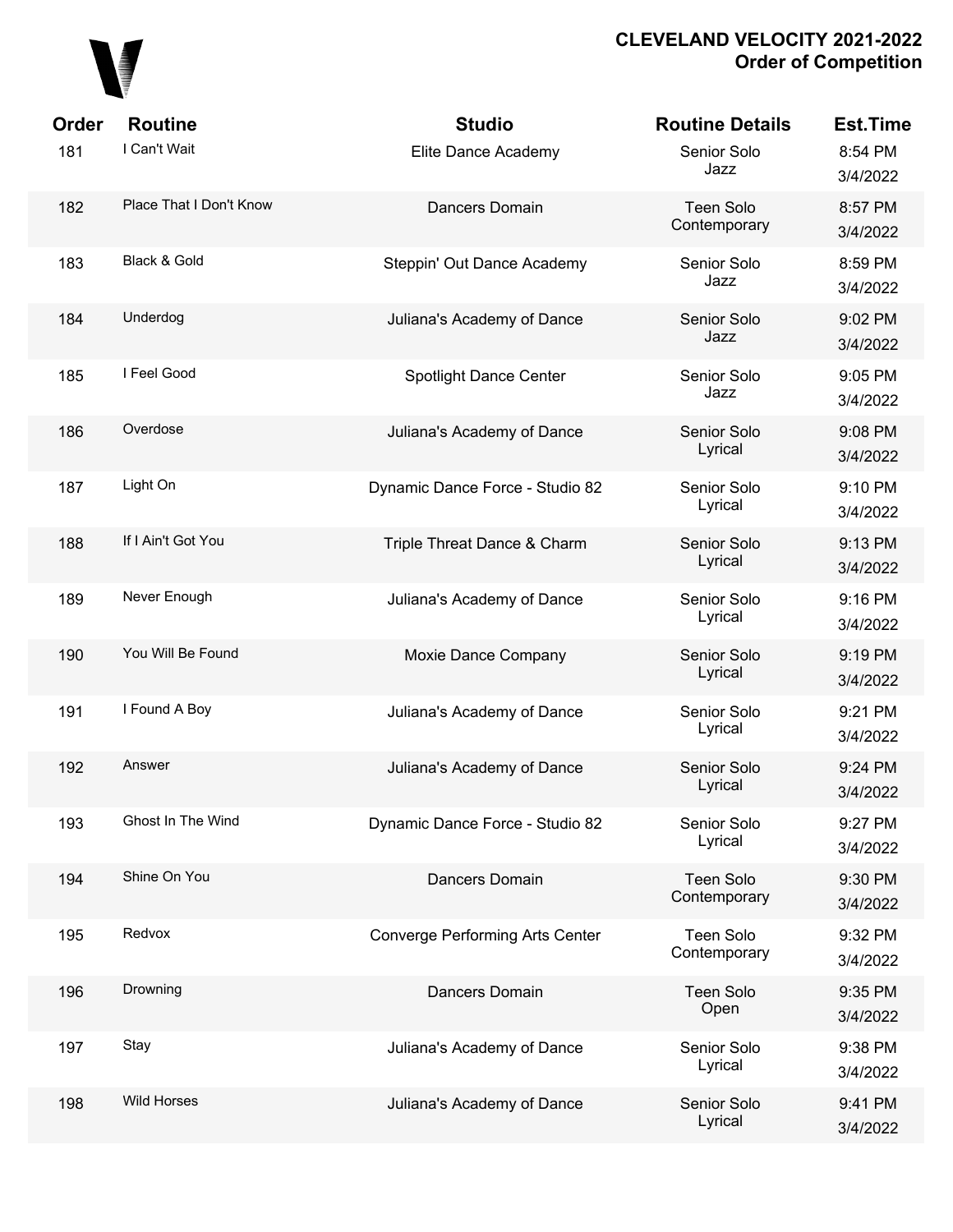

| <b>Order</b> | <b>Routine</b>                | <b>Studio</b>                    | <b>Routine Details</b>     | <b>Est.Time</b>      |
|--------------|-------------------------------|----------------------------------|----------------------------|----------------------|
| 199          | Please Don't Make Me Love You | The Dance Movement               | Senior Solo<br>Lyrical     | 9:43 PM<br>3/4/2022  |
| 200          | Wanna Be Startin' Something   | Jamies Dance Force               | Senior Solo<br>Tap         | 9:46 PM<br>3/4/2022  |
| 201          | Call Out My Name              | Juliana's Academy of Dance       | Senior Solo<br>Open        | 9:49 PM<br>3/4/2022  |
| 202          | In Time                       | The Core Academy                 | Senior Solo<br>Open        | 9:52 PM<br>3/4/2022  |
| 203          | Crave You                     | Elite Dance Academy              | Senior Solo<br>Open        | 9:54 PM<br>3/4/2022  |
| 204          | <b>Bam Bam</b>                | Viva Dance Company               | Senior Solo<br>Open        | 9:57 PM<br>3/4/2022  |
| 205          | I Ran So Far                  | Dancers Domain                   | Senior Solo<br>Open        | 10:00 PM<br>3/4/2022 |
| 206          | Pause, Goodbye                | Viva Dance Company               | Senior Solo<br>Open        | 10:03 PM<br>3/4/2022 |
| 207          | Wildfire                      | Evolve 26                        | Senior Solo<br>Open        | 10:05 PM<br>3/4/2022 |
| 208          | This Eve Of Parting           | Viva Dance Company               | Senior Solo<br>Open        | 10:08 PM<br>3/4/2022 |
| 209          | Differently                   | Elite Dance Academy              | Senior Solo<br>Open        | 10:11 PM<br>3/4/2022 |
| 210          | My Love                       | Viva Dance Company               | Senior Solo<br>Open        | 10:14 PM<br>3/4/2022 |
| 211          | Dirty Diana                   | Triple Threat Dance & Charm      | Senior Solo<br>Open        | 10:16 PM<br>3/4/2022 |
| 212          | Are You That Boy              | Spotlight Dance Center           | Senior Solo<br>Hip-Hop     | 10:19 PM<br>3/4/2022 |
| 213          | **AWARDS**                    | <b>VELOCITY DANCE CONVENTION</b> |                            | 10:25 PM<br>3/4/2022 |
| 214          | Vogue                         | Juliana's Academy of Dance       | Junior Small Group<br>Jazz | 3:00 PM<br>3/5/2022  |
| 215          | Shake The Room                | Jamies Dance Force               | Mini Small Group<br>Jazz   | 3:03 PM<br>3/5/2022  |
| 216          | Good Ship Lollipop            | Triple Threat Dance & Charm      | Mini Small Group<br>Open   | 3:06 PM<br>3/5/2022  |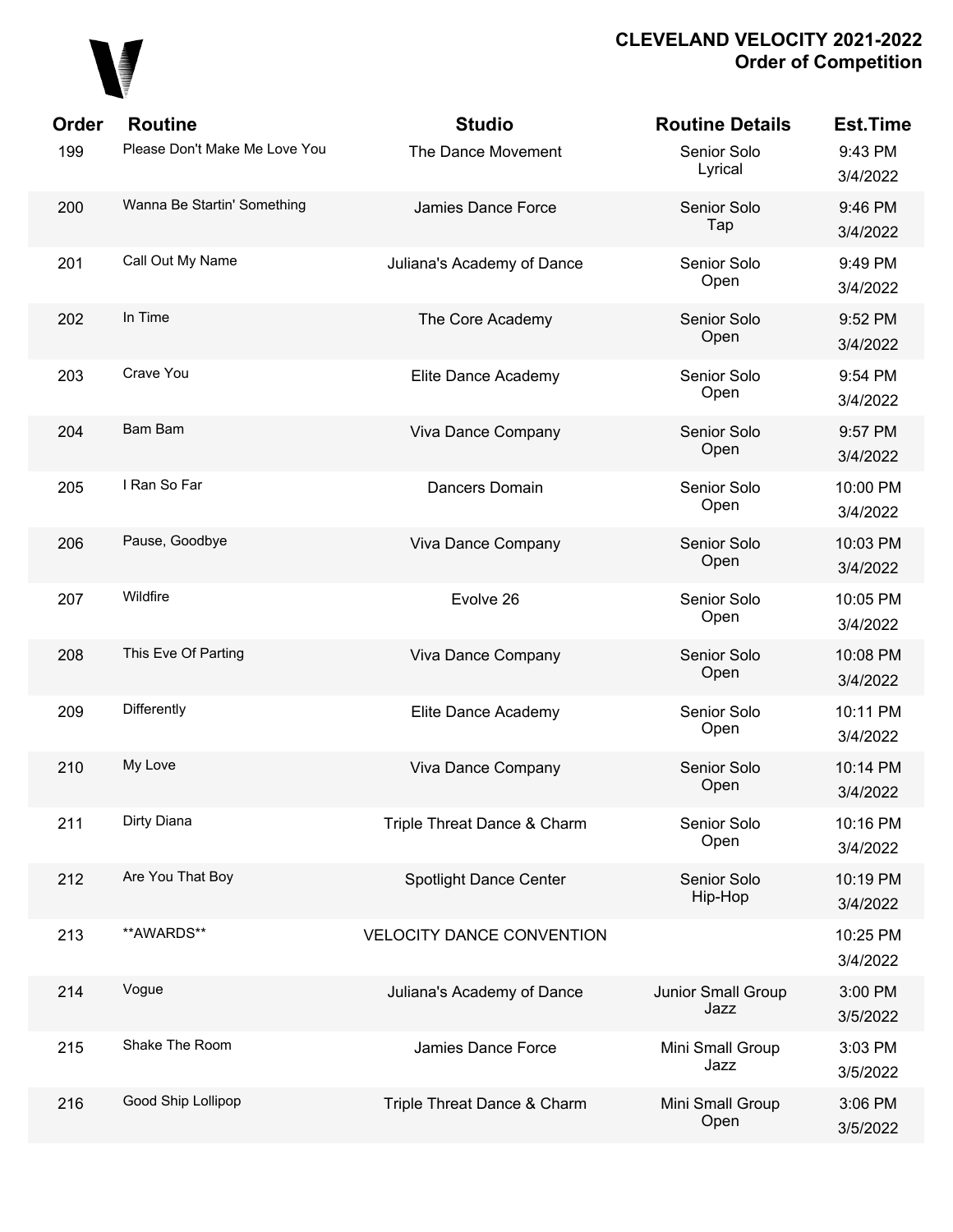

| Order<br>217 | <b>Routine</b><br>Shake And Pop | <b>Studio</b><br>Elite Dance Academy | <b>Routine Details</b><br>Junior Small Group<br>Jazz | <b>Est.Time</b><br>3:09 PM<br>3/5/2022 |
|--------------|---------------------------------|--------------------------------------|------------------------------------------------------|----------------------------------------|
| 218          | You Raise Me Up                 | Juliana's Academy of Dance           | <b>Junior Small Group</b><br>Lyrical                 | 3:12 PM<br>3/5/2022                    |
| 219          | Hit Me Up                       | Jamies Dance Force                   | Mini Small Group<br>Tap                              | 3:15 PM<br>3/5/2022                    |
| 220          | Who Run The World               | Triple Threat Dance & Charm          | Junior Small Group<br>Jazz                           | 3:18 PM<br>3/5/2022                    |
| 221          | Rain                            | Triple Threat Dance & Charm          | Junior Small Group<br>Open                           | 3:21 PM<br>3/5/2022                    |
| 222          | <b>Breathe</b>                  | Juliana's Academy of Dance           | Junior Large Group<br>Contemporary                   | 3:24 PM<br>3/5/2022                    |
| 223          | Sort Of                         | Elite Dance Academy                  | Junior Large Group<br>Contemporary                   | 3:27 PM<br>3/5/2022                    |
| 224          | Can't Touch This                | Jamies Dance Force                   | Junior Large Group<br>Tap                            | 3:30 PM<br>3/5/2022                    |
| 225          | <b>Bossy</b>                    | Jamies Dance Force                   | Mini Small Group<br>Hip-Hop                          | 3:33 PM<br>3/5/2022                    |
| 226          | On The Floor                    | Juliana's Academy of Dance           | Junior Large Group<br>Jazz                           | 3:36 PM<br>3/5/2022                    |
| 227          | Emotion                         | Viva Dance Company                   | Mini Solo<br>Contemporary                            | 3:39 PM<br>3/5/2022                    |
| 228          | Disappear                       | Jamies Dance Force                   | Junior Large Group<br>Contemporary                   | 3:41 PM<br>3/5/2022                    |
| 229          | Anything You Can Do             | Elite Dance Academy                  | Junior Large Group<br><b>Musical Theater</b>         | 3:44 PM<br>3/5/2022                    |
| 230          | Dancing Fool                    | Juliana's Academy of Dance           | Junior Large Group<br>Tap                            | 3:47 PM<br>3/5/2022                    |
| 231          | Psycho                          | Dance Vision                         | Mini Solo<br>Jazz                                    | 3:50 PM<br>3/5/2022                    |
| 232          | Part of Your World              | Juliana's Academy of Dance           | Mini Solo<br>Lyrical                                 | 3:53 PM<br>3/5/2022                    |
| 233          | Dancing In Rio                  | Triple Threat Dance & Charm          | Mini Solo<br>Jazz                                    | 3:56 PM<br>3/5/2022                    |
| 234          | Crusin For A Brusin             | Spotlight Dance Center               | Mini Solo<br>Jazz                                    | 3:59 PM<br>3/5/2022                    |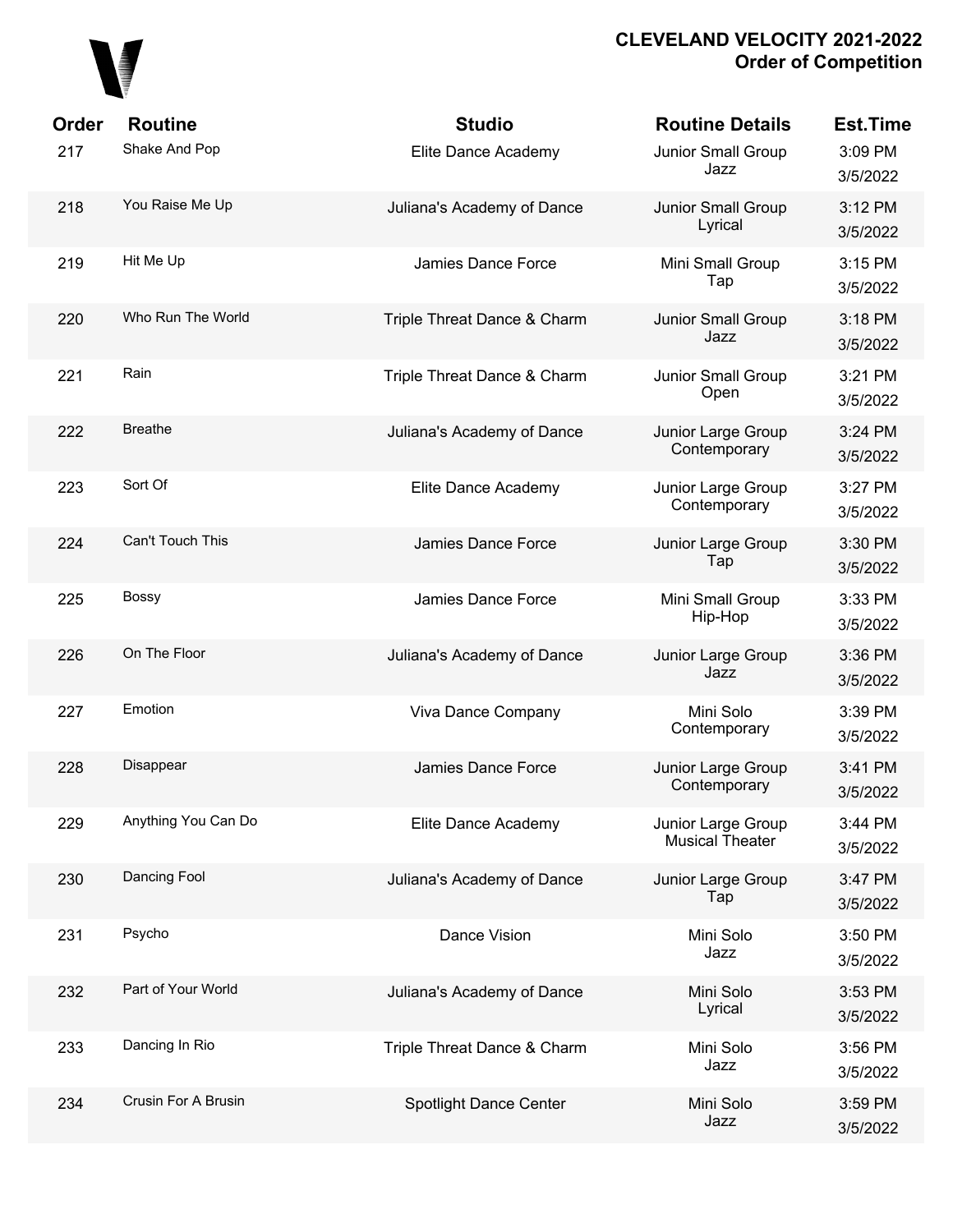

| Order | <b>Routine</b>             | <b>Studio</b>                    | <b>Routine Details</b>                                                 | <b>Est.Time</b>     |
|-------|----------------------------|----------------------------------|------------------------------------------------------------------------|---------------------|
| 235   | <b>Favorite Crime</b>      | Jamies Dance Force               | Mini Solo<br>Lyrical                                                   | 4:01 PM<br>3/5/2022 |
| 236   | Love Machine               | Juliana's Academy of Dance       | Mini Duo/Trio<br>Jazz                                                  | 4:04 PM<br>3/5/2022 |
| 237   | Over The Rainbow           | Tiffany & Co Studio of Dance     | Mini Solo<br>Lyrical                                                   | 4:07 PM<br>3/5/2022 |
| 238   | Walk It Out                | Elite Dance Academy              | Junior Large Group<br>Hip-Hop                                          | 4:10 PM<br>3/5/2022 |
| 239   | Hotel                      | Jamies Dance Force               | Junior Large Group<br>Hip-Hop                                          | 4:13 PM<br>3/5/2022 |
| 240   | Jai Ho                     | Juliana's Academy of Dance       | Junior Large Group<br>Open                                             | 4:16 PM<br>3/5/2022 |
| 241   | Hold On To Me              | Moxie Dance Company              | Mini Solo<br>Lyrical                                                   | 4:19 PM<br>3/5/2022 |
| 242   | Twisted                    | Elite Dance Academy              | <b>Intermediate Small</b><br>Group<br>$C$ ontomnaron $\theta$          | 4:21 PM<br>3/5/2022 |
| 243   | <b>Ghost Town</b>          | Jamies Dance Force               | <b>Intermediate Small</b><br>Group<br>$C$ ontomnaron $\epsilon$        | 4:24 PM<br>3/5/2022 |
| 244   | Everybody Dance Now        | Juliana's Academy of Dance       | Junior Large Group<br>Hip-Hop                                          | 4:27 PM<br>3/5/2022 |
| 245   | Loveshack                  | Viva Dance Company               | <b>Intermediate Small</b><br>Group<br>$ln - -$                         | 4:30 PM<br>3/5/2022 |
| 246   | ** 5 MINUTE JUDGES BREAK** | <b>VELOCITY DANCE CONVENTION</b> |                                                                        | 4:33 PM<br>3/5/2022 |
| 247   | Hi-Yah                     | Elite Dance Academy              | Intermediate Small<br>Group<br>$ln -$                                  | 4:38 PM<br>3/5/2022 |
| 248   | <b>Coming Home</b>         | Jamies Dance Force               | <b>Intermediate Small</b><br>Group<br>$T_{\Omega}$                     | 4:41 PM<br>3/5/2022 |
| 249   | Firework                   | Viva Dance Company               | Mini Duo/Trio<br>Lyrical                                               | 4:44 PM<br>3/5/2022 |
| 250   | Derniere Danse             | Juliana's Academy of Dance       | Intermediate Small<br>Group<br>Contamparary                            | 4:46 PM<br>3/5/2022 |
| 251   | Juicy                      | Triple Threat Dance & Charm      | <b>Intermediate Small</b><br>Group<br>Munion Thootor                   | 4:49 PM<br>3/5/2022 |
| 252   | Yikes                      | Jamies Dance Force               | <b>Intermediate Small</b><br>Group<br>$\overline{L}$ in $\overline{L}$ | 4:52 PM<br>3/5/2022 |
|       |                            |                                  |                                                                        |                     |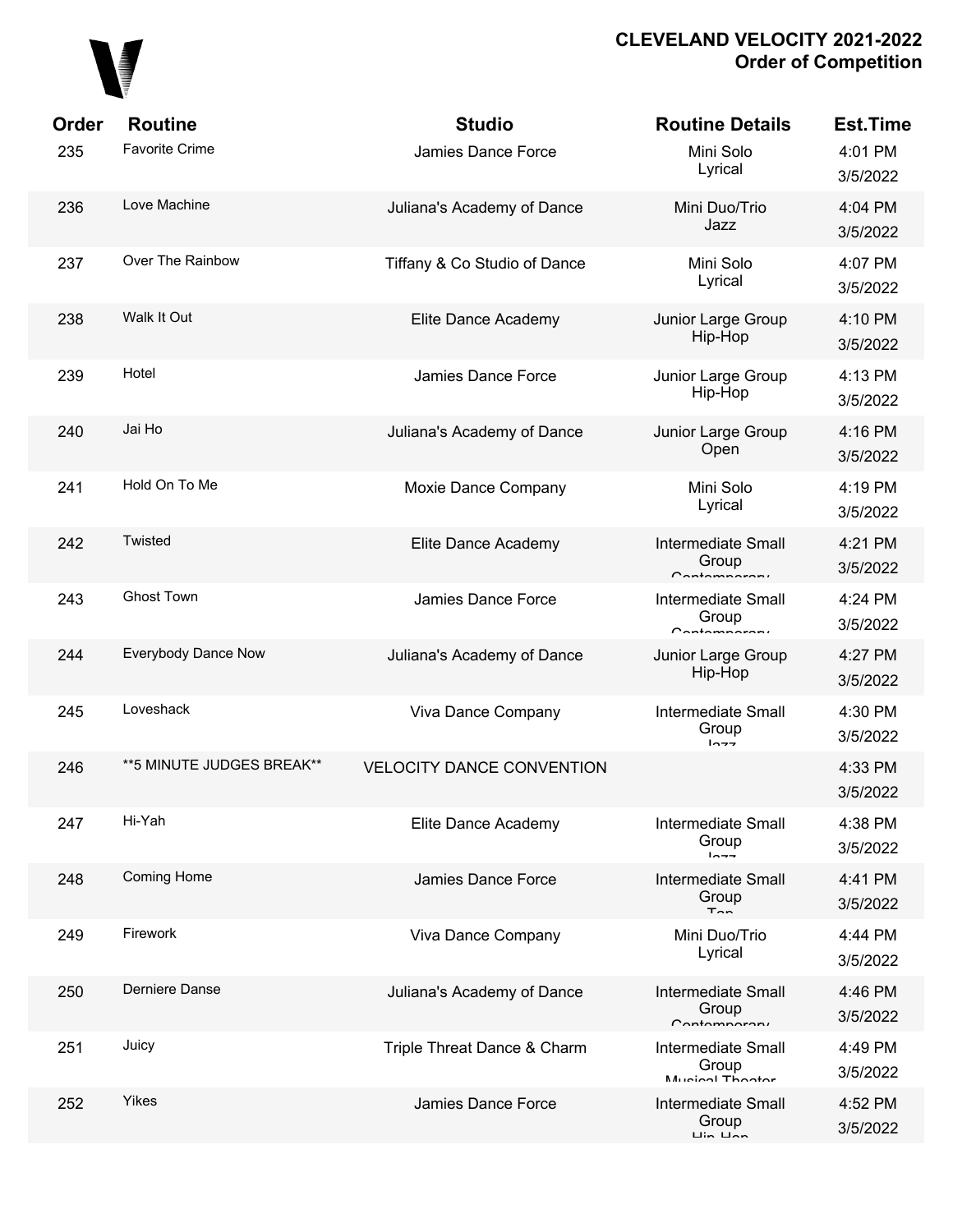

| Order | <b>Routine</b>           | <b>Studio</b>                    | <b>Routine Details</b>                             | <b>Est.Time</b>     |
|-------|--------------------------|----------------------------------|----------------------------------------------------|---------------------|
| 253   | Tonight                  | Elite Dance Academy              | Intermediate Large<br>Group<br>Contamparary        | 4:55 PM<br>3/5/2022 |
| 254   | The Goonies              | Viva Dance Company               | Intermediate Small<br>Group<br>O <sub>nnon</sub>   | 4:58 PM<br>3/5/2022 |
| 255   | When The Time Comes      | Juliana's Academy of Dance       | Intermediate Small<br>Group<br><b>Ludool</b>       | 5:01 PM<br>3/5/2022 |
| 256   | <b>Yellow Brick Road</b> | Jamies Dance Force               | Intermediate Large<br>Group<br>Contamparary        | 5:04 PM<br>3/5/2022 |
| 257   | Love Lockdown            | Elite Dance Academy              | Intermediate Large<br>Group<br>$T_{nn}$            | 5:07 PM<br>3/5/2022 |
| 258   | No Sound But The Wind    | Viva Dance Company               | Intermediate Large<br>Group<br>$C$ ontomporoni     | 5:10 PM<br>3/5/2022 |
| 259   | I Wish                   | Juliana's Academy of Dance       | <b>Intermediate Small</b><br>Group<br>$T_{nn}$     | 5:13 PM<br>3/5/2022 |
| 260   | Sunday's Best            | Triple Threat Dance & Charm      | Intermediate Large<br>Group<br>$T_{nn}$            | 5:16 PM<br>3/5/2022 |
| 261   | <b>Addam's Family</b>    | Elite Dance Academy              | Intermediate Large<br>Group<br>Munical Thootar     | 5:19 PM<br>3/5/2022 |
| 262   | <b>Brick House</b>       | Jamies Dance Force               | Intermediate Production<br>Tap                     | 5:22 PM<br>3/5/2022 |
| 263   | One More Try             | Juliana's Academy of Dance       | <b>Intermediate Small</b><br>Group<br>$\cap$ non   | 5:28 PM<br>3/5/2022 |
| 264   | **AWARDS**               | <b>VELOCITY DANCE CONVENTION</b> |                                                    | 5:35 PM<br>3/5/2022 |
| 265   | Working Day And Night    | Juliana's Academy of Dance       | <b>Teen Ext Time</b><br>Production<br>$T_{\cap n}$ | 6:10 PM<br>3/5/2022 |
| 266   | The Rain                 | Elite Dance Academy              | <b>Teen Small Group</b><br>Open                    | 6:18 PM<br>3/5/2022 |
| 267   | Heartbeats               | Viva Dance Company               | <b>Teen Small Group</b><br>Contemporary            | 6:21 PM<br>3/5/2022 |
| 268   | Undone                   | Jamies Dance Force               | <b>Teen Small Group</b><br>Contemporary            | 6:24 PM<br>3/5/2022 |
| 269   | Make It Look Easy        | Juliana's Academy of Dance       | <b>Teen Small Group</b><br>Jazz                    | 6:27 PM<br>3/5/2022 |
| 270   | Love Hurts               | Dynamic Dance Force - Studio 82  | <b>Teen Small Group</b><br>Jazz                    | 6:30 PM<br>3/5/2022 |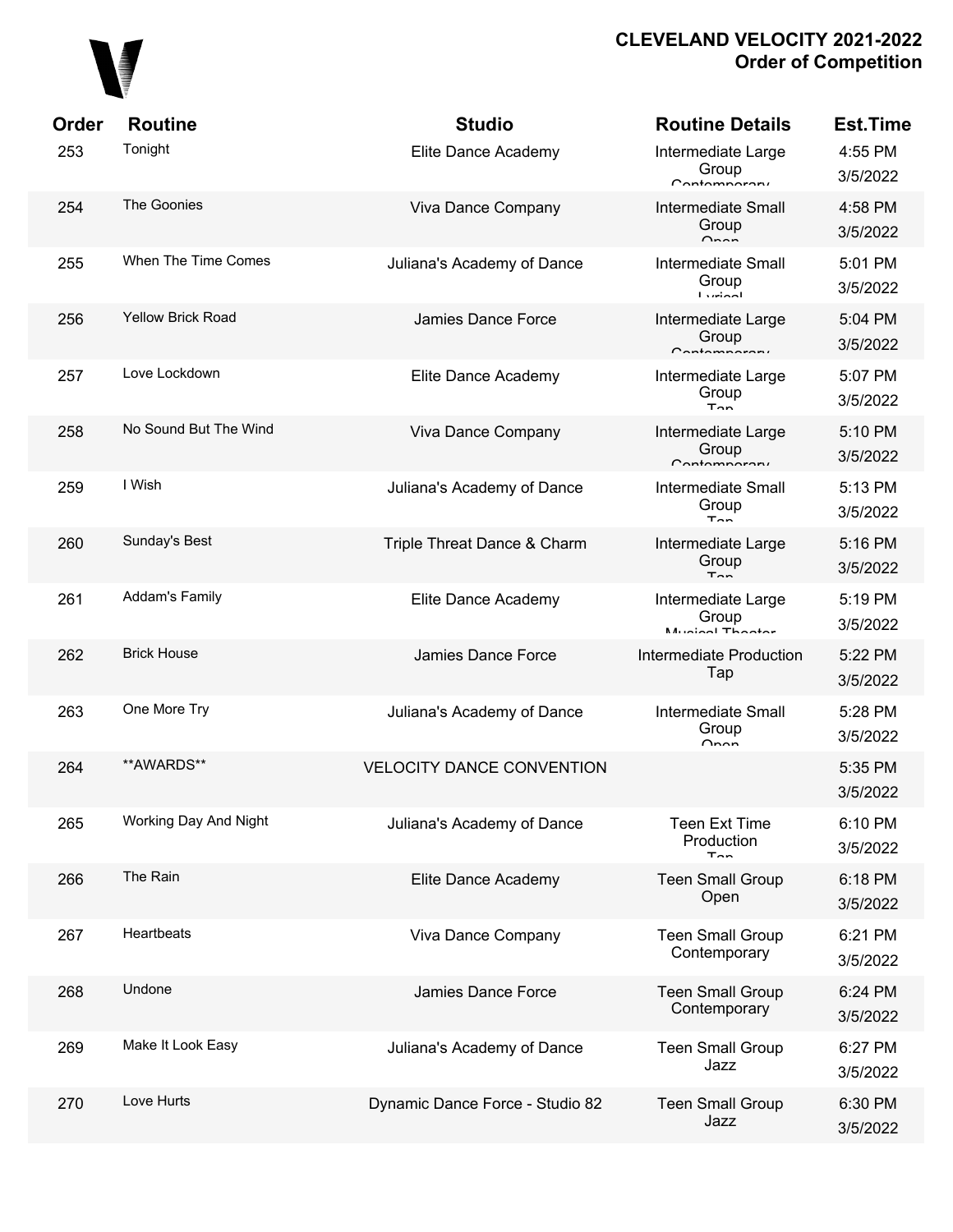

| Order | <b>Routine</b>                      | <b>Studio</b>                   | <b>Routine Details</b>                            | <b>Est.Time</b>     |
|-------|-------------------------------------|---------------------------------|---------------------------------------------------|---------------------|
| 271   | We Gonna Win                        | Elite Dance Academy             | Teen Large Group<br>Contemporary                  | 6:33 PM<br>3/5/2022 |
| 272   | Born This Way                       | Viva Dance Company              | <b>Teen Small Group</b><br>Tap                    | 6:36 PM<br>3/5/2022 |
| 273   | Leave Your Love Behind              | Juliana's Academy of Dance      | <b>Teen Small Group</b><br>Lyrical                | 6:39 PM<br>3/5/2022 |
| 274   | Walk                                | Jamies Dance Force              | <b>Teen Small Group</b><br>Jazz                   | 6:42 PM<br>3/5/2022 |
| 275   | Overdose                            | Dynamic Dance Force - Studio 82 | <b>Teen Small Group</b><br>Lyrical                | 6:45 PM<br>3/5/2022 |
| 276   | <b>Rill Rill</b>                    | Viva Dance Company              | <b>Teen Small Group</b><br>Open                   | 6:48 PM<br>3/5/2022 |
| 277   | Elliot                              | Juliana's Academy of Dance      | <b>Teen Small Group</b><br>Hip-Hop                | 6:51 PM<br>3/5/2022 |
| 278   | Drip                                | Jamies Dance Force              | <b>Teen Small Group</b><br>Hip-Hop                | 6:54 PM<br>3/5/2022 |
| 279   | New York New York                   | Elite Dance Academy             | Teen Large Group<br><b>Musical Theater</b>        | 6:57 PM<br>3/5/2022 |
| 280   | Wisteria Lane                       | Viva Dance Company              | Teen Large Group<br>Open                          | 7:00 PM<br>3/5/2022 |
| 281   | Raining Men                         | Juliana's Academy of Dance      | <b>Teen Production</b><br>Jazz                    | 7:03 PM<br>3/5/2022 |
| 282   | It's Over                           | Jamies Dance Force              | Teen Large Group<br>Contemporary                  | 7:09 PM<br>3/5/2022 |
| 283   | Skeletons                           | Steppin' Out Dance Academy      | <b>Teen Small Group</b><br>Tap                    | 7:12 PM<br>3/5/2022 |
| 284   | What You Waiting For                | Elite Dance Academy             | Teen Large Group<br>Hip-Hop                       | 7:15 PM<br>3/5/2022 |
| 285   | Paris                               | Juliana's Academy of Dance      | Teen Large Group<br>Contemporary                  | 7:18 PM<br>3/5/2022 |
| 286   | All The Things I Got To<br>Remember | Jamies Dance Force              | Senior Large Group<br>Jazz                        | 7:21 PM<br>3/5/2022 |
| 287   | Hysterias                           | Viva Dance Company              | Teen Large Group<br>Contemporary                  | 7:24 PM<br>3/5/2022 |
| 288   | <b>Being Alive</b>                  | Dynamic Dance Force - Studio 82 | <b>Teen Small Group</b><br><b>Musical Theater</b> | 7:27 PM<br>3/5/2022 |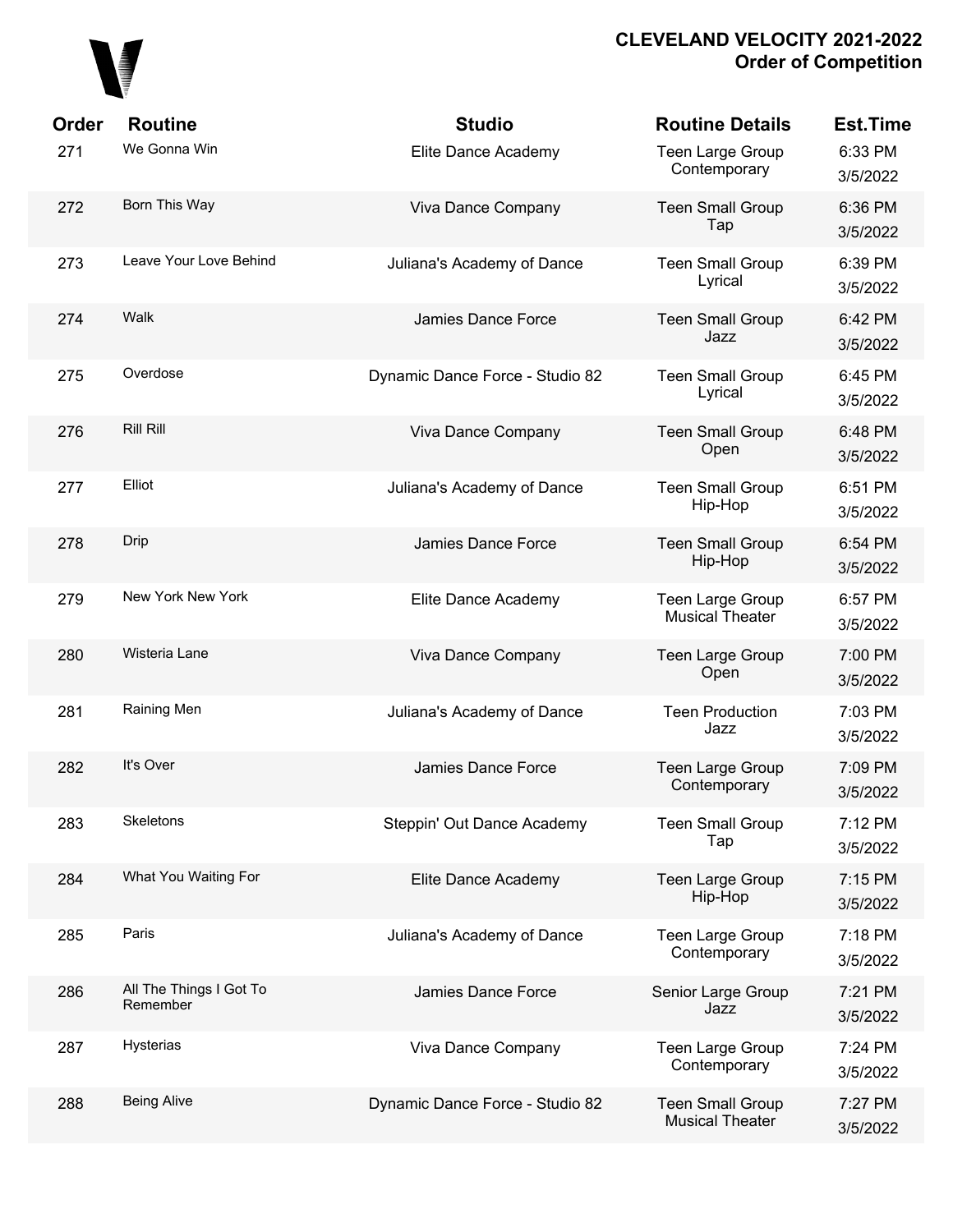

| Order | <b>Routine</b>             | <b>Studio</b>                    | <b>Routine Details</b>                     | <b>Est.Time</b>     |
|-------|----------------------------|----------------------------------|--------------------------------------------|---------------------|
| 289   | Le Jazz Hot                | Juliana's Academy of Dance       | <b>Teen Line</b><br><b>Musical Theater</b> | 7:30 PM<br>3/5/2022 |
| 290   | Moon                       | Jamies Dance Force               | Senior Duo/Trio<br>Contemporary            | 7:35 PM<br>3/5/2022 |
| 291   | No Need To Argue           | Viva Dance Company               | Senior Duo/Trio<br>Contemporary            | 7:37 PM<br>3/5/2022 |
| 292   | **4 MINUTE QUICK CHANGE**  | <b>VELOCITY DANCE CONVENTION</b> |                                            | 7:40 PM<br>3/5/2022 |
| 293   | Ending                     | Juliana's Academy of Dance       | Senior Duo/Trio<br>Contemporary            | 7:44 PM<br>3/5/2022 |
| 294   | Grove Is In The Heart      | Juliana's Academy of Dance       | Senior Duo/Trio<br>Tap                     | 7:46 PM<br>3/5/2022 |
| 295   | Negotiation                | Elite Dance Academy              | Senior Duo/Trio<br>Contemporary            | 7:49 PM<br>3/5/2022 |
| 296   | ** 5 MINUTE JUDGES BREAK** | <b>VELOCITY DANCE CONVENTION</b> |                                            | 7:52 PM<br>3/5/2022 |
| 297   | The T Mix                  | Viva Dance Company               | Teen Large Group<br>Hip-Hop                | 7:57 PM<br>3/5/2022 |
| 298   | I Did Something Bad        | Dynamic Dance Force - Studio 82  | Teen Large Group<br>Contemporary           | 8:00 PM<br>3/5/2022 |
| 299   | Mean Girls                 | Juliana's Academy of Dance       | <b>Teen Line</b><br>Hip-Hop                | 8:03 PM<br>3/5/2022 |
| 300   | **4 MINUTE QUICK CHANGE**  | <b>VELOCITY DANCE CONVENTION</b> |                                            | 8:08 PM<br>3/5/2022 |
| 301   | Liability                  | Viva Dance Company               | Senior Duo/Trio<br>Contemporary            | 8:12 PM<br>3/5/2022 |
| 302   | The Leaving Song           | Jamies Dance Force               | Senior Small Group<br>Contemporary         | 8:14 PM<br>3/5/2022 |
| 303   | Ramalama                   | Elite Dance Academy              | <b>Teen Production</b><br>Jazz             | 8:17 PM<br>3/5/2022 |
| 304   | Here We Stand              | Juliana's Academy of Dance       | <b>Teen Line</b><br>Contemporary           | 8:23 PM<br>3/5/2022 |
| 305   | The Ending                 | Dynamic Dance Force - Studio 82  | Senior Duo/Trio<br>Contemporary            | 8:28 PM<br>3/5/2022 |
| 306   | The Dance                  | Viva Dance Company               | <b>Teen Line</b><br>Contemporary           | 8:31 PM<br>3/5/2022 |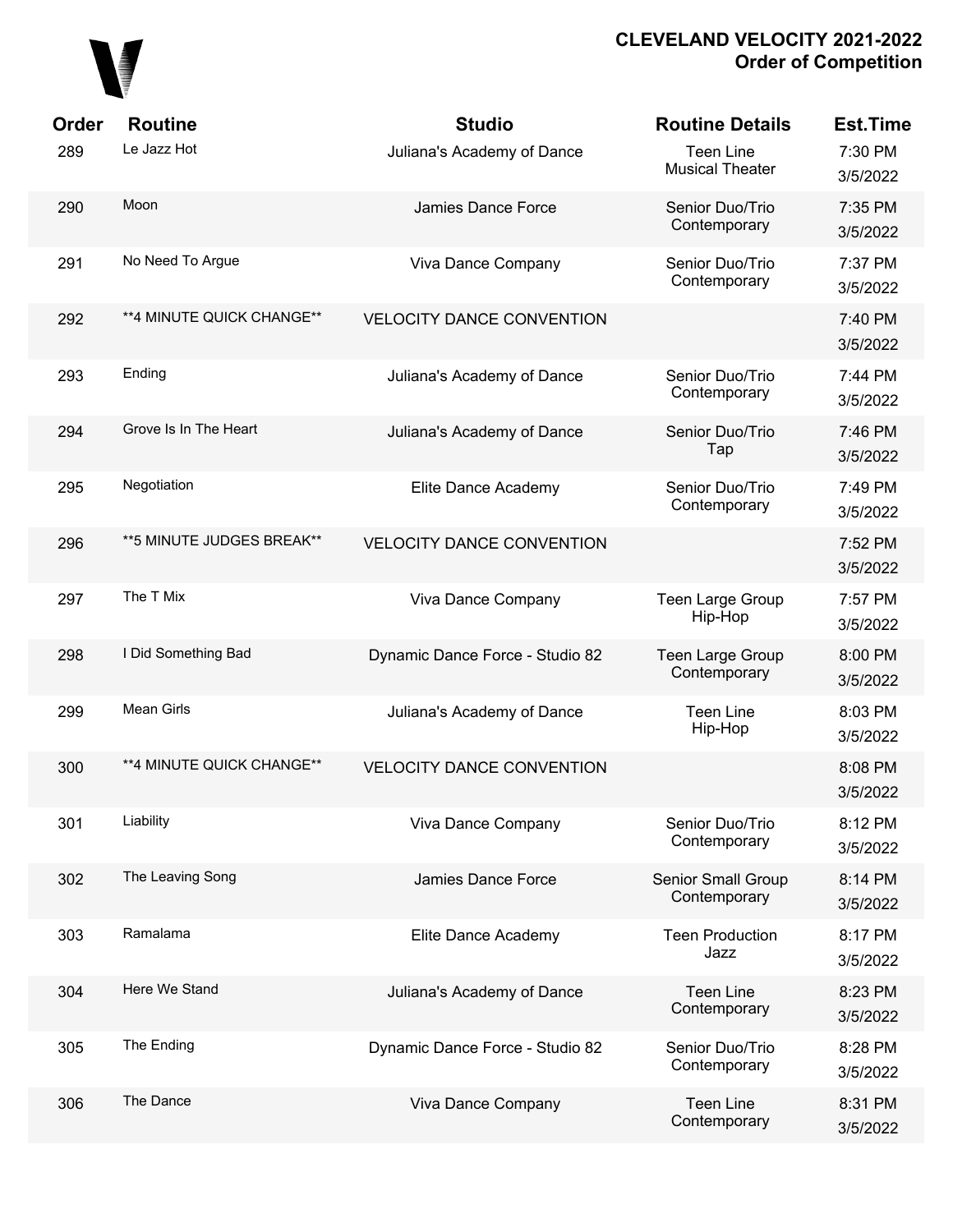

| Order<br>307 | <b>Routine</b><br>Sing It Back | <b>Studio</b>                    | <b>Routine Details</b><br>Senior Duo/Trio | <b>Est.Time</b><br>8:36 PM |
|--------------|--------------------------------|----------------------------------|-------------------------------------------|----------------------------|
|              |                                | Elite Dance Academy              | Open                                      | 3/5/2022                   |
| 308          | Dance Me                       | Juliana's Academy of Dance       | Senior Small Group<br>Contemporary        | 8:39 PM<br>3/5/2022        |
| 309          | <b>Brother</b>                 | Dynamic Dance Force - Studio 82  | Teen Duo/Trio<br>Lyrical                  | 8:42 PM<br>3/5/2022        |
| 310          | Volcanic                       | Dynamic Dance Force - Studio 82  | Teen Duo/Trio<br>Contemporary             | 8:45 PM<br>3/5/2022        |
| 311          | **4 MINUTE QUICK CHANGE**      | <b>VELOCITY DANCE CONVENTION</b> |                                           | 8:47 PM<br>3/5/2022        |
| 312          | Give It                        | Juliana's Academy of Dance       | Senior Small Group<br>Jazz                | 8:51 PM<br>3/5/2022        |
| 313          | The Epilogue                   | Viva Dance Company               | Senior Small Group<br>Contemporary        | 8:54 PM<br>3/5/2022        |
| 314          | Drop It Like It's Hot          | Jamies Dance Force               | Senior Small Group<br>Jazz                | 8:57 PM<br>3/5/2022        |
| 315          | Crazy In Love                  | Viva Dance Company               | Teen Duo/Trio<br>Contemporary             | 9:00 PM<br>3/5/2022        |
| 316          | You Will Be Found              | Juliana's Academy of Dance       | Senior Small Group<br>Lyrical             | 9:02 PM<br>3/5/2022        |
| 317          | Inertia                        | Elite Dance Academy              | Teen Duo/Trio<br>Contemporary             | 9:05 PM<br>3/5/2022        |
| 318          | Experience                     | Dynamic Dance Force - Studio 82  | Teen Duo/Trio<br>Contemporary             | 9:08 PM<br>3/5/2022        |
| 319          | Let Me Think About It          | Jamies Dance Force               | Teen Duo/Trio<br>Jazz                     | 9:11 PM<br>3/5/2022        |
| 320          | Welcome Home                   | Steppin' Out Dance Academy       | Teen Duo/Trio<br>Lyrical                  | 9:14 PM<br>3/5/2022        |
| 321          | Good Feeling                   | Juliana's Academy of Dance       | Senior Small Group<br>Tap                 | 9:16 PM<br>3/5/2022        |
| 322          | <b>Tunnel Vision</b>           | Elite Dance Academy              | Senior Small Group<br>Contemporary        | 9:19 PM<br>3/5/2022        |
| 323          | Deep End                       | Dynamic Dance Force - Studio 82  | Teen Duo/Trio<br>Lyrical                  | 9:22 PM<br>3/5/2022        |
| 324          | Two                            | Dynamic Dance Force - Studio 82  | Teen Duo/Trio<br>Lyrical                  | 9:25 PM<br>3/5/2022        |